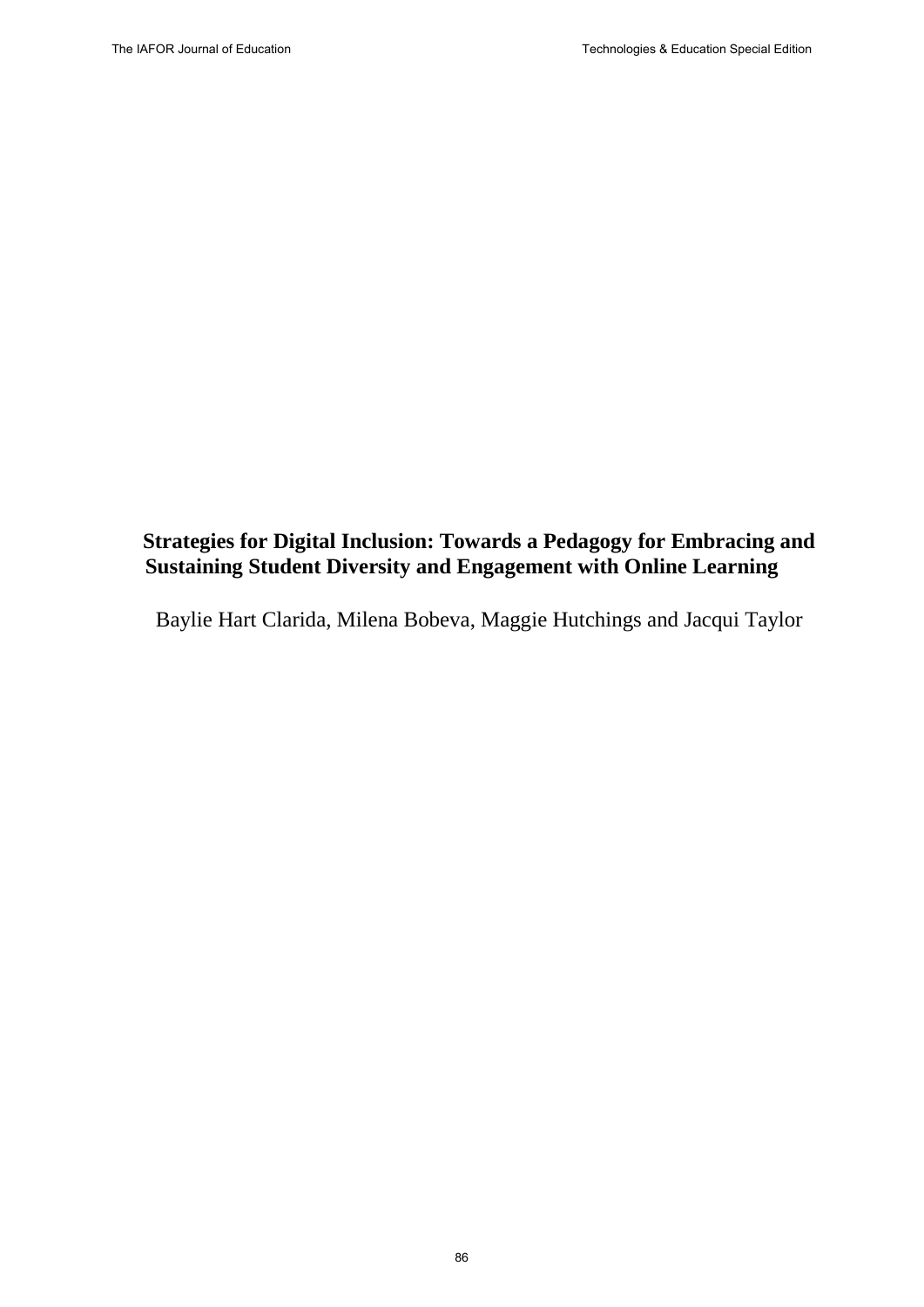#### **Abstract**

This paper reports on the progress of a current PhD research study. The research study will evolve through four phases and eventually develop a conceptual framework for effective teaching and learning approaches that influence digital inclusion and exclusion of students from diverse backgrounds. It will also seek to identify differences in learner characteristics and how these characteristics impact on needs, experiences and engagement with technology for learning, specifically within a blended learning programme. The research will move away from traditional definitions of diversity and explore the differing characteristics of a varied learner population.

The research adopts a critical realist perspective, using a qualitative multi-phase methodology that will evolve sequentially in the future. The focus of this paper is to outline the research to date. Phase 1 and Phase 2 have been completed and are reported in this paper. Findings suggest that digital exclusion cannot be predicted or dealt with by categorising students into groupings of: gender, age, ethnicity, geography, socio-economic status and educational background. Additionally, the findings indicate that digital exclusion is influenced by organisational factors, such as elements of the course content or navigation of the virtual learning environment rather than intrinsic factors such as individual technological skills.

Keywords: Diversity; characteristics; digital exclusion; blended learning.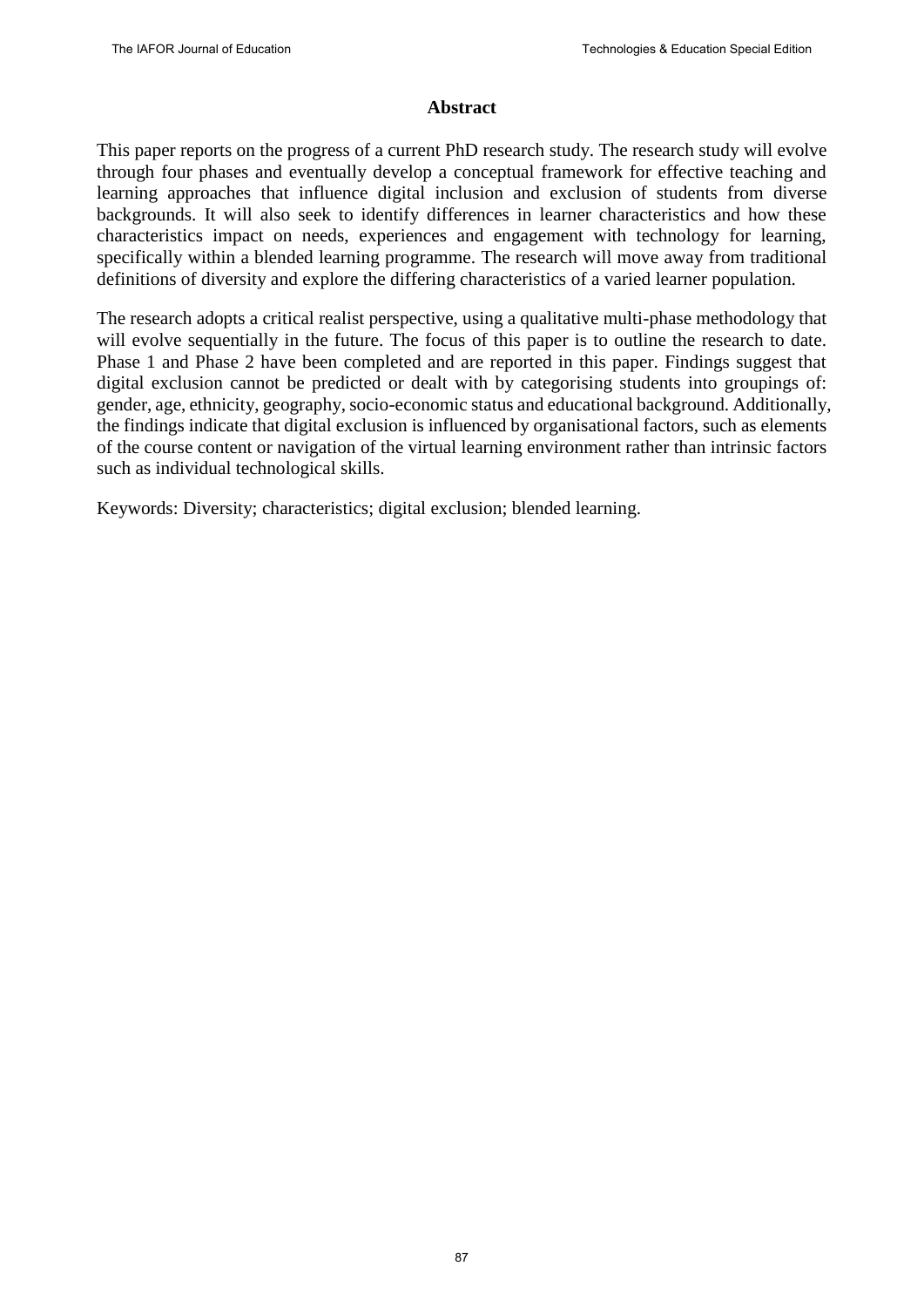#### **Introduction**

#### **Diverse Students (Intrinsic Factors that Influence Digital Inclusion and Exclusion)**

The current trend for encouraging widening participation in higher education institutions (HEI) (Department for Business, Innovation and Skills, 2012) and the vast range of courses on offer in the United Kingdom (UK) has resulted in a more varied learner population, compared to the traditional university population (Universities UK, 2012). Demographic measures, such as gender, age, ethnicity, geography, socio-economic status and educational background, once used to determine learner involvement with technology could now be seen as outdated. In a recent study of learner's participation in online learning, Johnson (2011) observes that it is essential to understand learner characteristics and how they may influence the learning process and outcomes. Johnson however, had not explored further the types of characteristics. By contrast, Draffan and Rainger (2013) are more specific saying, of blended learning,

*'to ensure inclusive and accessible learning experiences that meet any challenges to the acquisition of knowledge, development of skills and experience, it is also important to take into account the full spectrum of learner characteristics. These include physical, sensory, and perceptual skills, abilities, attitudes and prior knowledge' (P. 55).*

While both the afore mentioned studies discuss the importance of learner characteristics, as with all other studies, the onus of characterizing the learner is with the researcher or educational institution. What distinguishes this research is that it seeks to understand what characteristics learners themselves identify in relation to digital exclusion.

# **Digital Exclusion (Extrinsic Factors or Organizational Factors that Influence Digital Inclusion and Exclusion)**

Blended learning is fast becoming the teaching and learning method of choice by HEI. Blended learning is more than simply blending face to face and online learning. It is an opportunity for teachers to maximize the strengths of both approaches in order to create a more effective way to learn and is gradually becoming one of the most important mediums for education reform today (Picciano et al., 2014). So and Brush (2008) suggest that blended learning can increase student satisfaction therefore impacting on retention (Liu, Gomez and Yen, 2009). Benefits of blended learning are the opportunities it provides teachers to combine human relationships between learners and teachers with emerging technologies, to produce a learner centered approach that enables collaborative inquiry. With the development of digital communications, Web 2.0 and the Internet have provided rich learning environments in HE (Laurrillard, 2002). Within a blended learning model, networked collaborative learning is ideally placed to offer formal enhanced learning opportunities through collaborative inquiry and group discussions (Hutchings, 2002). On the other hand, object-oriented sociality theory (Conole et al., 2008) explains how effective social networks are not reliant on the relationships between the learners but on the value found in social objects. Implications of this in a blended learning environment is that course creators should endeavor to encourage social networks built around social objects, that is subjects and activities that are of interest to the learners. Not only is networked collaborative inquiry ideally placed for formal learning opportunities but is used by learners to communicate and learn informally.

The term social media defines a multiplicity of technologies that promote social aspects of connectivity through a channel of communication and is often linked to the term Web 2.0 (Dabbagh and Reo, 2011). Examples of social media include, Facebook, Twitter, Blogging, wikis, YouTube, LinkedIn and Apps that enable document sharing. Over 31 million people in the UK use Facebook (Social Media Today, 2014) and they are using such media for both informal and formal learning (Dabbagh and Kitsantis, 2011). Likewise, HEI are using social media to enable teaching and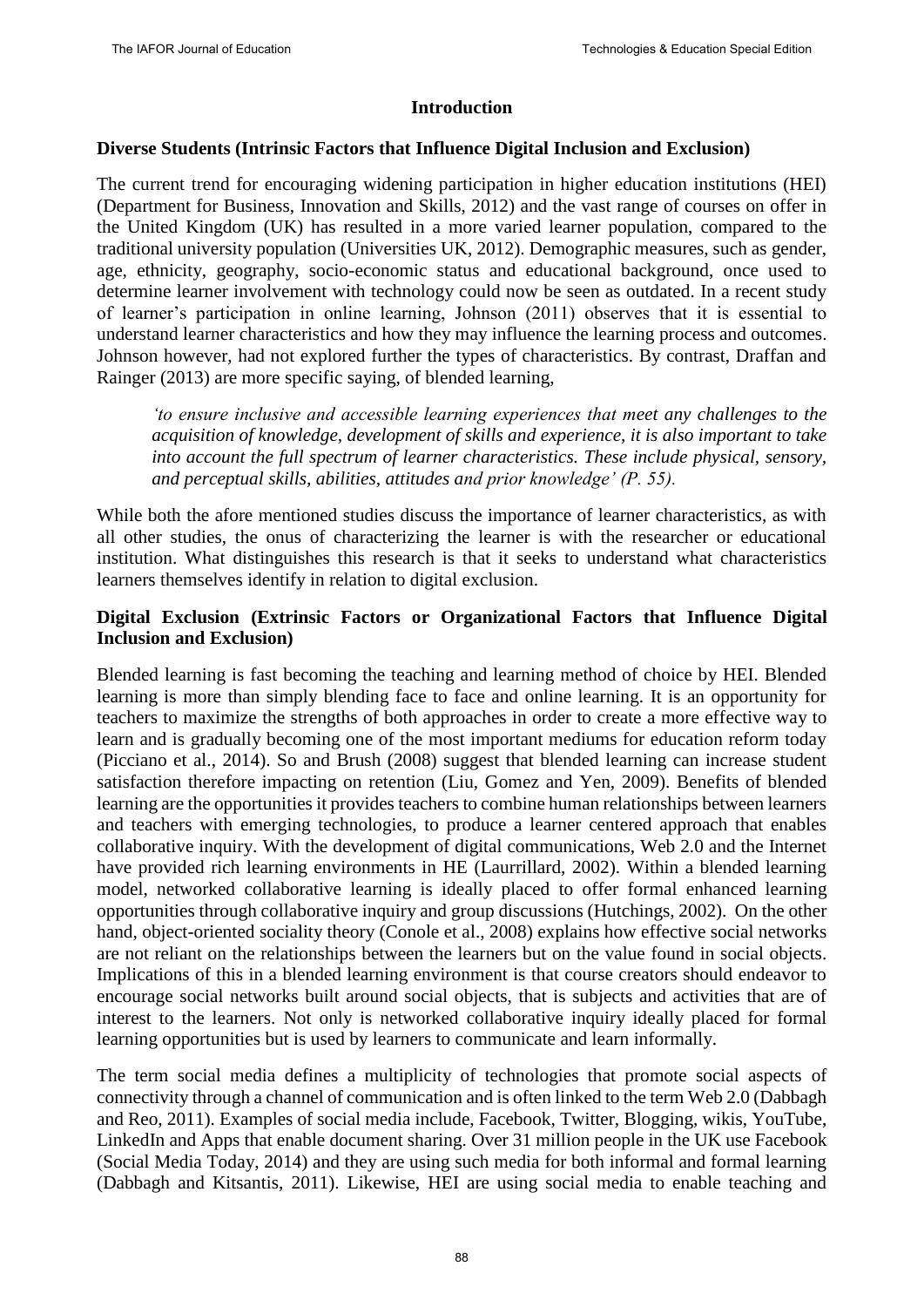learning activities (EDUCAUSE Learning Initiative, 2007). For example, educators are using blogging platforms to encourage group discussions and collaborative projects (Pachler et al., 2012).

#### **Literature Review**

The review presented below encompasses an understanding of student diversity, drivers in student engagement in Higher Education Institutions (HEI), blending learning programs, the potential for digital exclusion, digitally inclusive learning practices, and potential digital exclusion attributes.

#### **Student Diversity**

Diverse students are categorized by a widely used set of demographics. As far back as the 1800's authors and researchers refer to diversity in education. For example, Sir Edward Taylor (1870) writes about "race", "origin" and "culture" (p.2) when he discusses language learning in his book. Yet much of the literature that focuses on student diversity was before technology was common place in education and certainly does not reflect the rapidly gaining momentum of advances in technology and its impact on the learner and their needs. Furthermore, it is entirely possible that some students will fall into one or more of the groupings (Taylor and House, 2010). A review of historical and recent literature documenting diverse students shows that only demographics such as gender, age, ethnicity, geography, socio-economic status and educational background are used.

### **Drivers in Student Engagement**

University costs have soared in the UK since the 2010 coalition government came to power, (UCAS, 2013) so financial savvy students have become more selective consumers looking for a product that meets all of their needs. Gone are the days when a university campus would mainly consist of college and sixth form leavers pursuing a four year taught degree to start a career. HEI now strive to cater equally for non-traditional students undertaking short and top up courses, foundation degrees and professional development, as they do for once conventional students. An exploration into five aspects of higher education by Haggis (2006) found that with so many non-traditional students, choosing HE, conventional support is unrealistic and that it is up to the educational establishments that provide for these students to move away from traditional support networks and concentrate on new teaching and learning approaches. Importantly, adapting courses so as to utilize new technology, may enable the diverse student population to access and learn the subject.

### **Blended Learning Programs**

Not only has the student population and courses on offer evolved but the way in which the courses are delivered has advanced too. A modern online learning environment can offer blended learning programs that provide opportunities to access course materials, collaborative software, discussion boards, wikis and other learning technologies at university, from home or on ubiquitous mobile devices (Holzinger et al., 2005) and can assist the learning process, (Means et al.,2009). There are many definitions of blended learning, including the ratio of the methods being blended, the blending of different pedagogical models and the variation of learner experience (Oliver and Trigwell, 2005). According to Garrison and Vaughan (2008) a misconception of blended learning is that its aim is to combine face-to-face (f2f) and online delivery, often to minimize lecturer workload. Additionally, Launer (2010) suggests that blended learning does not even have to involve online learning but could utilize a blend of f2f delivery and self-research. However, this research defines blended learning as the facilitation of teaching and learning using a combination of f2f and online methods, where technology replaces elements of a unit (Mason, 1998) and it is this combination that this research will investigate.

### **Potentialities in Digital Exclusion**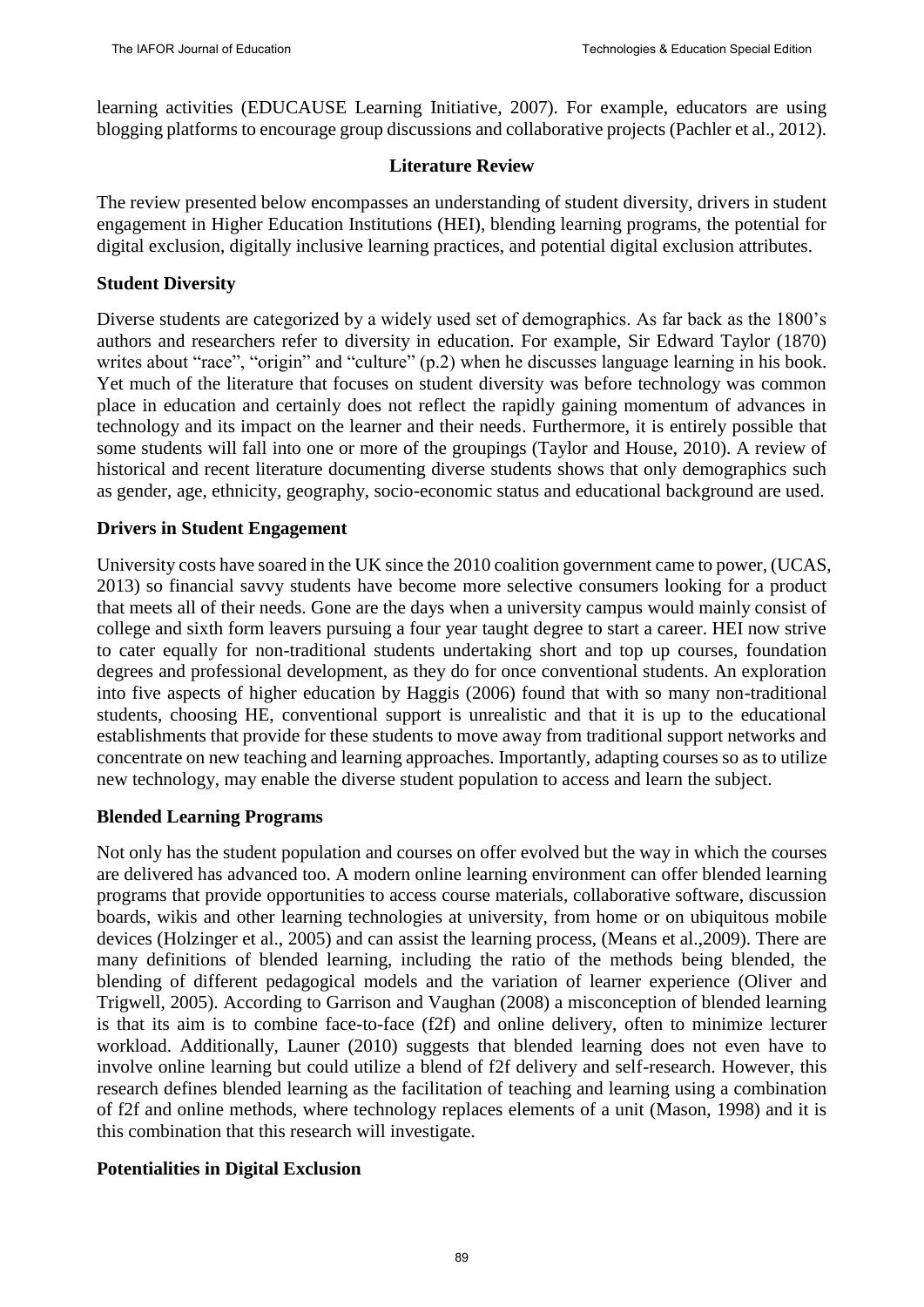The rapid momentum that ICT gains in its development signifies an urgent re-evaluation of whether students' experiences of digital exclusion and inclusion are the same now as they were before technology was a ubiquitous part of life.

Historically, Information Communication Technology (ICT) use (or non-use) has been measured by researchers and educational establishments by categorizing students into non-traditional participation groupings such as: gender, age, ethnicity, geography, socio-economic status and educational background. For example Boonaert and Vettenburg's (2011) research of young people discuss a digital divide as 'unequal access to the internet and its use' that is influenced by demographic factors such as age, gender and socio-economic status. More recently Ofcom (2012) has suggested that traditional conceptions of this divide might be out of date and misplaced as over 95% of UK households with children now have access to the internet. Encouraging widening participation in higher education institutions (HEI) (Department for Business, Innovation and Skills, 2012) and the vast range of courses on offer in the United Kingdom (UK) has resulted in a more varied student population, compared to the traditional university population (Universities UK, 2012). It is fair to say that the basic set of measures above, once used to determine student involvement with technology could now be seen as outdated. In a recent research of student's participation in online learning, Johnson (2011) observes that it is essential to understand student characteristics and how they may influence the learning process and outcomes.

# **Digitally Inclusive Organizational Practices**

A search for e-learning pedagogy in the literature revealed a lack of research into specific models and frameworks directly influencing teaching and learning using technology. Mayes and DeFreitas (2004) concluded in their e-learning review that there were no e-learning models, only eenhancements of existing teaching and learning models and frameworks. An example of this is Mason's (1998) models which are influenced by distance learning. He states:

# *All of the elements I am about to discuss are very familiar educational approaches - they are simply being adapted and re-discovered in their online form* (p. 3)

Gilly Salmon's 5 Stage E-Moderating Model (2004) has been offered as an alternative, but this specifically describes the stages of participation in an online community and does not set out to address e-learning pedagogy per se. The most recent and influential review of e-learning was conducted by Conole in 2010. Her report sought to review pedagogical models and how they were being used in an e-learning context. Conole's review follows a number of other comprehensive reviews on e-learning pedagogy (Mayes and DeFreitas, 2004; Beetham, 2004; Dyke et al., 2006; Conole, 2008; Ala-Mutka, 2009) but as technology is a moving target with regards to development, dated reviews, although important, cannot account for these new advances. Additionally, all of these reports (on the most part) reviewed how e-learning 'fits' in with different pedagogical approaches, almost shoe-horning technology into something within which it can be given a pedagogical label. JISC's E-learning Program (2012) goes much further to understanding elearning pedagogy. JISC ran a series of studies that incorporated different aspects of e-learning but nothing specifically investigating blended learning and student characteristics since 2009 (Conole et al., 2009), which looked at e-learning in a practice-based context. In practice, experienced teachers often use a tried and tested approach to designing activities that subconsciously incorporate theories and approaches to teaching and learning. With new technologies introduced into the learning environment there can be a difficulty in understanding how and why to use them (Falconer and Conole, 2006).

# **Potential Exclusion Attributes: Age, Gender, Socio-economic Status, Culturally and Linguistically Diverse Backgrounds and Geographical Locations and Life Experiences**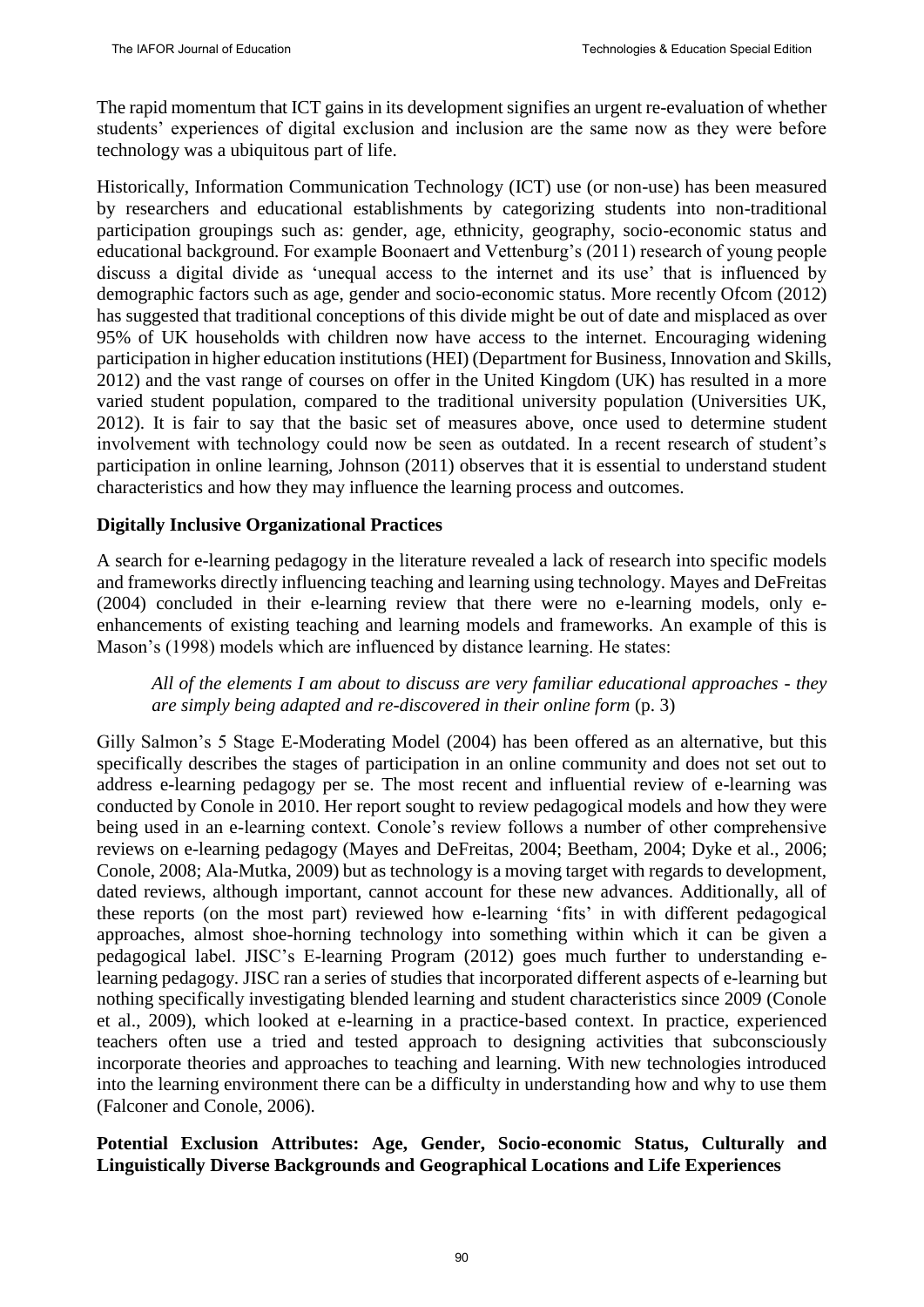A research study of university students conducted by Yorke and Longdon (2008) found that students failing to adjust to different and unfamiliar teaching and learning environments were 'at risk' of withdrawing from their program of study. Of those, mature students are more likely to 'drop out' in the first year compared to younger students (Coffield et al., 2004). According to Knowles (2012), older learners, argued to be 'digital immigrants' by Prensky (2009), learn in a different way to their younger counterparts. This humanistic view of andragogy, the science behind the teaching of adults, proposes that adult learners may need different support networks to younger learners such as, academic, technical or pastoral support for self-managed learning. Recently, a great deal of literature has argued against Prensky's digital native/digital immigrant concepts (McKenzie, 2007 Kennedy et al., 2010). Prensky's assertions concerning digital immigrants can be misunderstood. When he discusses digital immigrants, he refers to the time in which they were born and not the level of technological competence they possess. However, despite these gloomy assertions for older learners, over two thirds of students obtain qualifications later in life (Institute of Education, 2013). This signifies that older learners are using HE to improve life and career chances more than ever.

Gender can impact on how students learn (Bennet and Marsh, 2003; Wehrwein et al., 2006). Female students are less likely to speak out in a traditional face to face classroom environment yet in online course discussions are more likely to voice contributions, in turn impacting on perceived deeper learning, (Anderson and Haddad, 2005). Kay (2008) reports that male learners have higher selfefficacy than females when learning online but females are slightly more positive about the online learning experience and perform better on computer-related tasks. In contrast, research exploring gender perceptions of e-learning found that female learners place more importance on the planning of e-learning activities and value contact with the teacher (González-Gómez et al., 2012).

Teacher contact and more specifically monitoring of student progress and support, was found to be essential elements to successful online learning for multi-cultural students according to McNaught and Vogel (2004). A number of researchers have studied the preferences of different ethnic groups towards online learning (Chin et al., 1999; Munro-Smith, 2002). However, Boyette (2008) points out that there is little research on some ethnic groups with reference to online learning. Online content itself is a cause for concern. Heemskerk (2005) suggests that on a practical level, certain ethnic groups are under-represented in e-learning materials.

According to some of the literature, where students live impacts on their use of technology. There are areas in the UK that are 'digitally unengaged' (Longley and Singleton 2008). Longley and Singleton's research showed that approximately 1.15 million people in England live in an area of digital unengagement, in turn impacting on educational success with technology. Unengaged areas are more often than not linked to areas of material deprivation but not always. In some coastal and rural areas the geographies are different. There is little material deprivation but other factors influence digital unengagement, such as lack of or slow bandwidth is a major factor along with the ages of the population.

As previously mentioned, geographical unengagement is often linked to material deprivation. Generally, the digital divide represents the gap between people who can use and have access to technology and those that do not. Chen and Wellman (2004) describe the digital divide as 'differences between those who have all the necessary resources to participate in current society and those who do not ' (Eynon, 2009, p.27). Lichy (2011) talks about a 'second-level' digital divide within the UK. Their research investigated students and their use of the internet. Largely down to the Labor Government's 2008 'Home Access' scheme, which provided lower income families with IT equipment and internet packages, they concluded that there was no longer a significant 'divide' between students being able to access the internet or not; the 'second-level divide' appeared in the way in which the internet was being used. Although this scheme has now ceased, families will still benefit from the equipment provided and as stated earlier, 95% of families now have internet access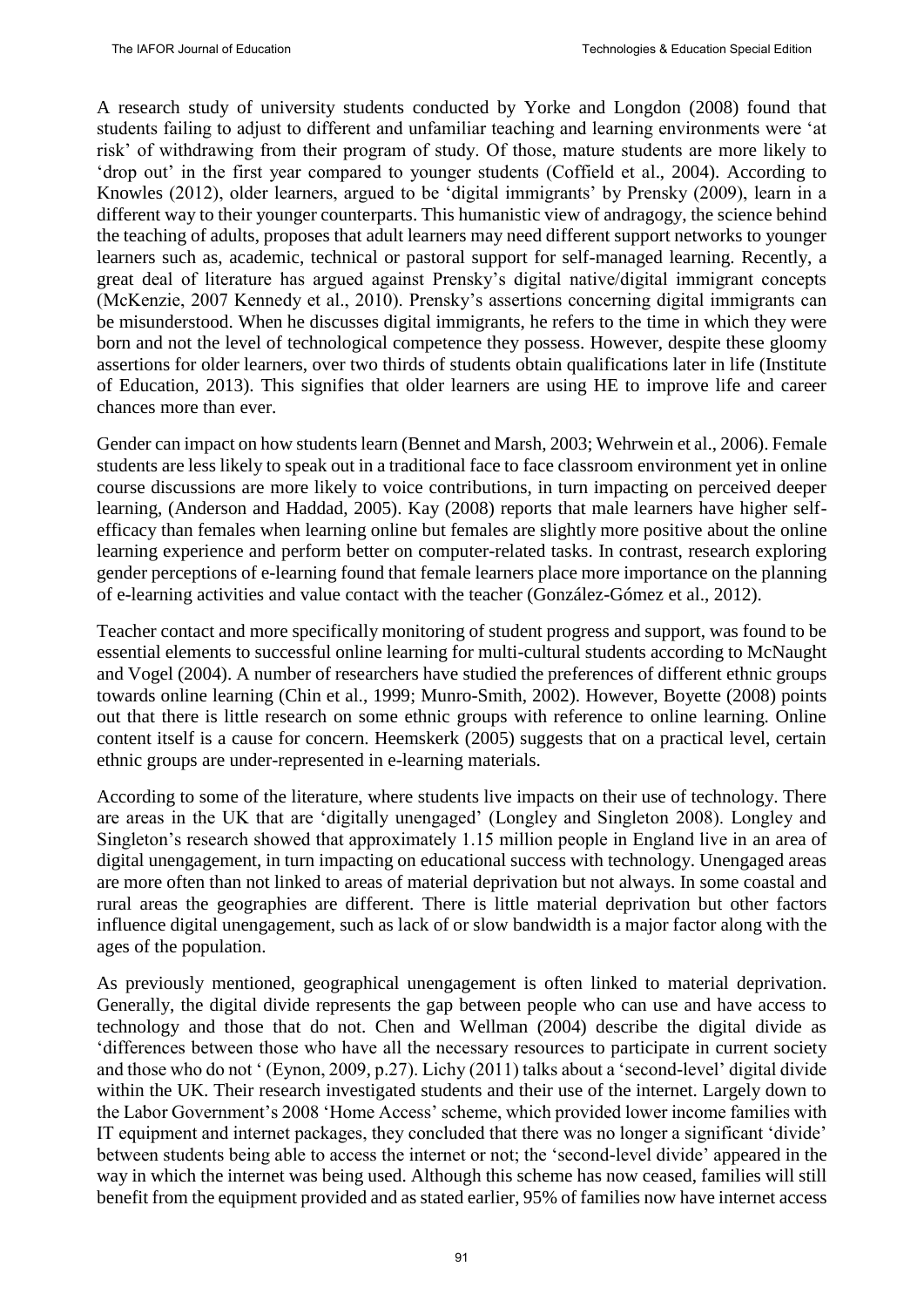(Ofcom, 2012). Students from higher socio-economic backgrounds used the internet more for school and home work than lower socio-economic groups. This is backed up by an Ofcom (2012) research that suggests that internet access at home is now close to entirety across all economic classes. These are encouraging reports considering that school pupils who are eligible for Free School Meals (FSM) are less than half as likely to go to university as other pupils (BIS, 2012).

Many universities in the UK encourage students to enroll on courses regardless of previous academic success but with evidence of career experience in the subject. This has resulted in mixed academic (proven) ability within cohorts, (Wooden et al., 2001). Students who enter HE with 'nontraditional' qualifications could be disadvantaged due to the lack of preparation for essay writing and research skills (O'Driscoll et al., 2010). Students who are most likely to say they are not interested in connecting to the internet are those with lower levels of education (Helsper and Godoy-Etcheverry, 2011). However, Koivusilta et al. (2007) propose that links between educational background and technology use is in the activity itself and not the time spent on it. In particular, digital gaming was linked to poor school achievement in some cases.

# **Summary**

It can be seen from the literature that there is no shortage of research investigating how diverse groups interact with technology. Studies which include research on these groups go some way to explain the challenges that certain students may face when using ICT within an HEI environment. Fewer studies however, have considered combinations of groups and no research could be located that has investigated whether there are other characteristics that may be influential in technology use or non-use. Additionally, e-learning pedagogy, which sets out effective strategies for online teaching and learning, seem to be adapted from traditional pedagogical frameworks, may be outdated in the context of emerging or disruptive technologies or are influenced by other forms of online learning such as distance learning.

# **Research Approach**

The aim of the research is to identify differences in learner characteristics and how these characteristics impact on their experiences of using technology for learning. The findings will eventually be incorporated into a conceptual framework for effective teaching and learning approaches and of factors that influence digital inclusion and exclusion.

Specifically, the objectives of this research and discussed in this paper are:

1. To explore the characteristics of learners and analyze their influence on digital exclusion and inclusion.

2. To investigate what current and emerging pedagogies are being used for engaging students with technology enabled learning (TEL).

The first two phases of this research will be discussed in this paper and will form the starting point for the next two phases (3 and 4) which will be conducted in 2015. The objectives of Phases 3 and 4 are:

1. To assess the value of current and emerging pedagogies with a diversity of learners.

2. To examine what students need to be effectively engaged with a blended learning program.

3. To incorporate the findings into a conceptual framework for effective learning approaches and of factors that influence digital inclusion and exclusion.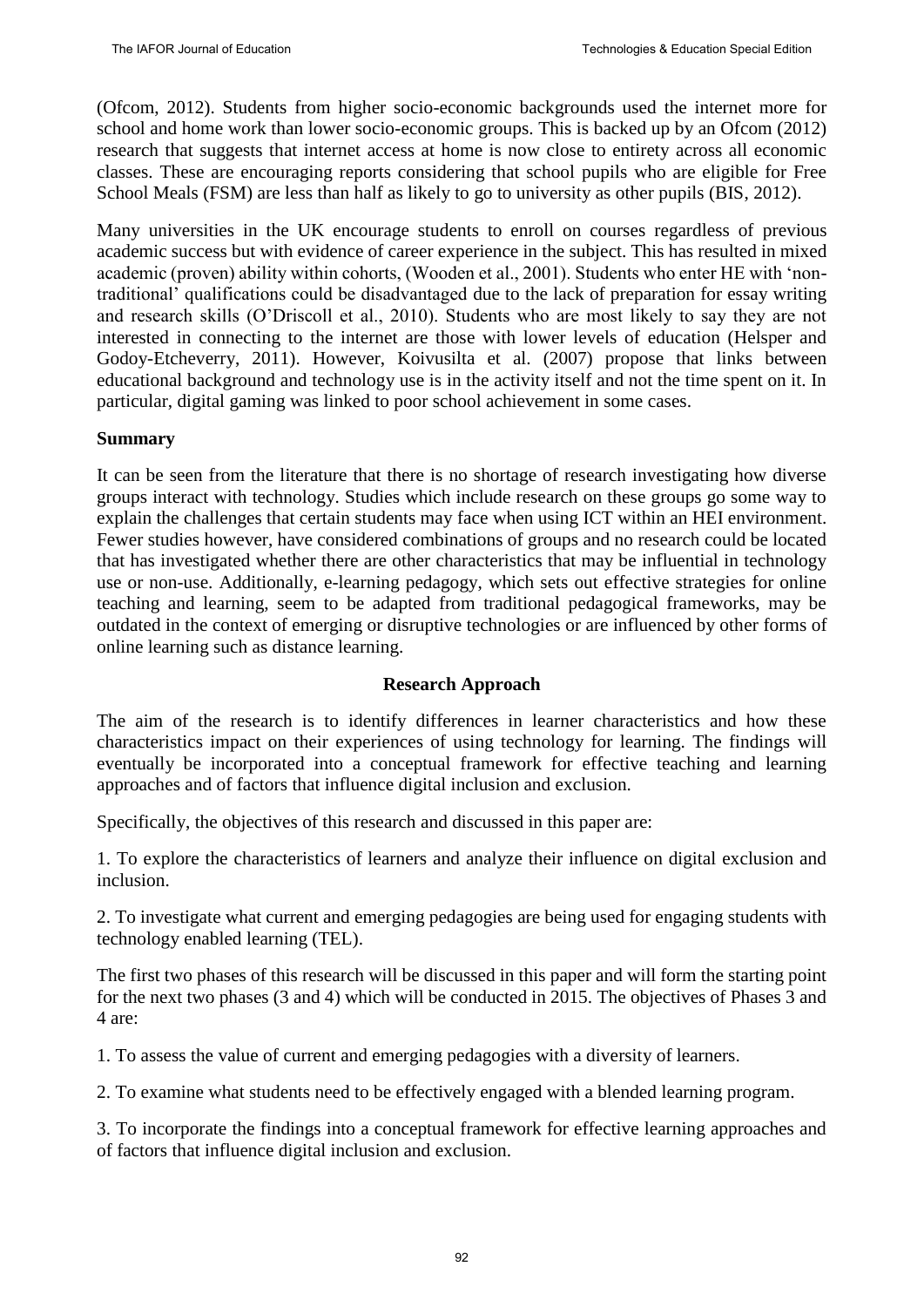By combining a sequential mixture of qualitative and quantitative methods, Table 1 below demonstrates how through four phases, a conceptual framework will eventually be created.

| Phase                       | Year of      | Method          | Sample                        |
|-----------------------------|--------------|-----------------|-------------------------------|
|                             | Commencement |                 |                               |
|                             | 2013         | Semi structured | Undergraduate Heath and       |
|                             |              | interviews      | Social Care students,         |
|                             |              |                 | <b>Bournemouth University</b> |
| $\mathcal{D}_{\mathcal{L}}$ | 2014         | Semi structured | Undergraduate Heath and       |
|                             |              | interviews      | Social Care students,         |
|                             |              |                 | <b>Bournemouth University</b> |
| 3                           | 2015         | Survey          | Undergraduate students        |
|                             |              |                 | (mixed schools),              |
|                             |              |                 | <b>Bournemouth University</b> |
| $\overline{4}$              | 2015         | Action research | Undergraduate students,       |
|                             |              |                 | <b>External Universities</b>  |

Table 1. Illustration of whole research design

# **Research Design**

A qualitative multi-phase approach will be used sequentially in this research. (Creswell and Plano Clark, 2007). The research takes place at Bournemouth University (BU) in the south of England. Two samples of undergraduate Health and Social Care (HSC) students were the focus of Phases 1 and 2. The interviews took place after the completion of a particular unit on a blended learning course (Phase 1 in 2013 and Phase 2 in 2014). The Program Leader was approached to confirm that the unit remained the same from the previous year with no variables that could affect the analysis.

The research uses a critical realist approach. In the social sciences, critical realism has been a prominent approach for the past thirty years (Miller and Tsang, 2011) and a key feature is that ontologically you believe in one real world that exists independent of human perception and construction, yet at the same time, epistemologically believe that the world can be interpreted in different ways by each of us (Frazer and Lacey, 1993). In line with a critical realist approach, semistructured interviews will allow participants to describe their experiences of digital inclusion and exclusion in their own words. Semi-structured interview techniques were adopted as the initial method to encourage rich descriptions (Kvale, 2008). This method will also expose which characteristics affect barriers to digital inclusion and uncover the wide-ranging needs that influence engagement with blended learning programs.

Since the research is concerned with identifying which characteristics affect digital inclusion and exclusion, the interview would start with an open question: *'Tell me a bit about yourself'*. It was hoped that this opening question would allow the participant to voice their characteristics in their own words without being influenced by any pre-determined (correct or incorrect) knowledge gained from literature. For example, the following excerpt was taken from one participant,

*'… I am a mature student. I have two children, […] and […]. I worked in […], my career in the beginning in […]. We came to Bournemouth in […] and wanted to change my career so that I'm doing a […] degree. I always wanted to work in this kind of work with people […], so the reason I decided to do […] and that is quite hard at the moment because as you can imagine it was more than […] years ago that I studied and now I'm going back to that sort of studying more. Everything is really hard work for me and English is my second language so it makes it even harder.'*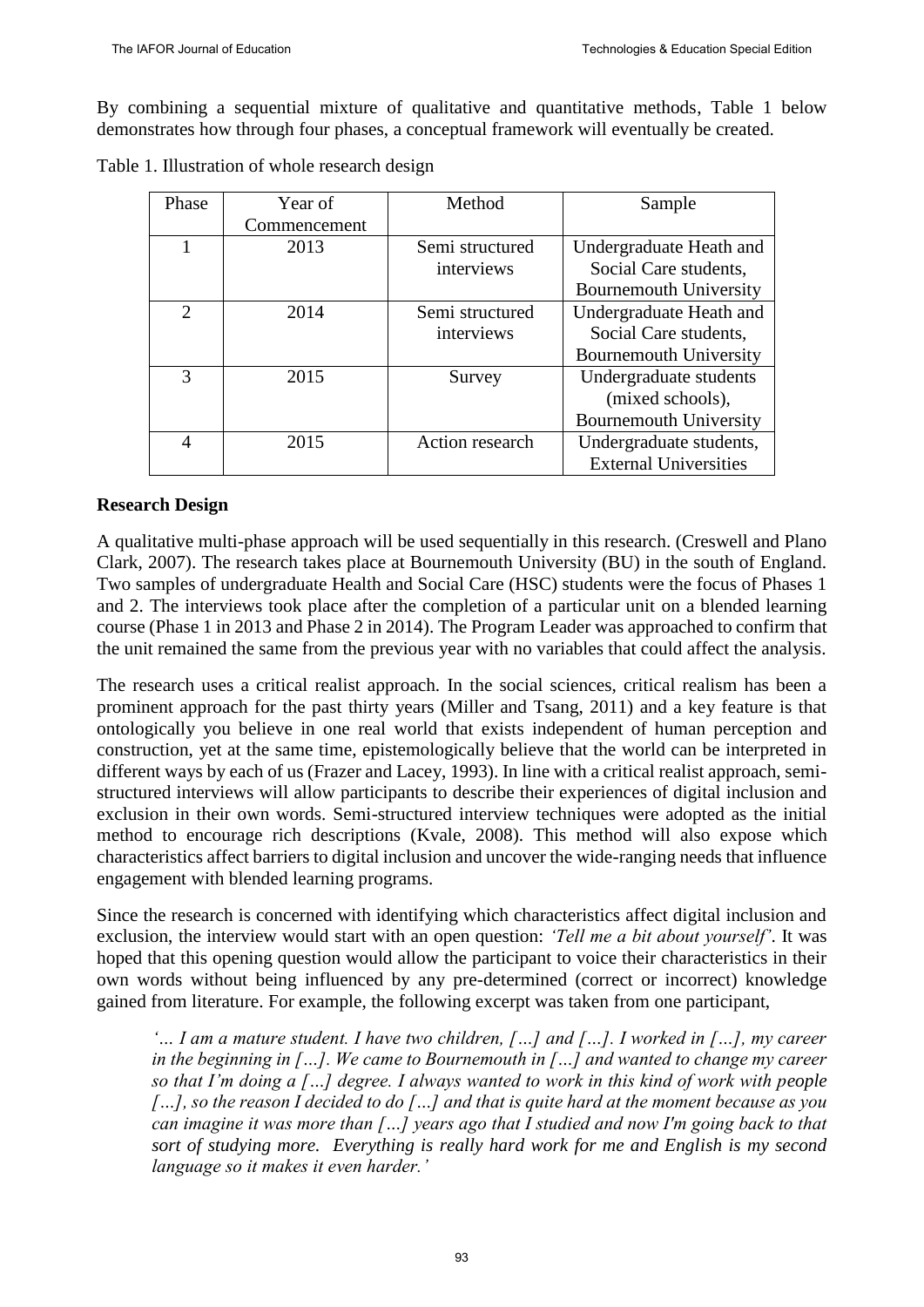They were then given the opportunity to express their experiences of technology during their program. It was not until the end of the interview that usual demographic questions such as: gender; age; ethnicity; geography; socio-economic status and educational background, (ONS, 2013), were asked.

A thematic analysis framework was adopted to analyze the data. At a rudimentary level, thematic analysis is a method for recognizing, analyzing, and reporting patterns within data. Thematic analysis is favored for a critical realist approach (Roulston, 2001) although its flexibility allows it to be utilized across many epistemological and theoretical stances. Braun and Clarke's (2006) hierarchy for qualitative data analysis has been adapted for the analytical process using Nvivo software to manage the data. To ensure a level of trustworthiness and quality in the research, the researcher used a triangulation of methods as suggested by Guba and Lincon (1989; 1994) as well as the consolidated criteria for reporting qualitative studies (COREQ): 32-item checklist adapted from Tong et al. (2007).

# **Findings and Results: Phase 1**

As a result of the data analysis, themes were generated from the nodes. Further, characteristics were identified from the participant's narratives and compared to the existing literature.

# **Diverse Students**

After the themes had been identified, characteristics that were revealed by the interview participants, were organized to indicate which were dominant, that is most prevalent in each theme. They were:

- Age
- Geographics
- Previous jobs/life experiences
- Year of research
- Course of research
- **Motivations**
- Hobbies
- Family
- Previous qualifications

The most interesting revelation from the data is that there appears to be no age limit to digital exclusion or inclusion. Additionally, many of the students who shared characteristics across a number of themes also fell into one or more of the traditional groupings. This highlights the complexity of students and erroneous task of trying to group them in order to predict how they might engage with technology. Any age can experience aspects of exclusion. This is contrary to much of the literature that suggests that older learners experience digital exclusion more than their younger counterparts. Furthermore, digital exclusion was not greatly attributed to the other characteristics.

### **Digital Exclusion**

Digital exclusion is defined in this research as being unable to access or use technology, or use it in the way it was intended to facilitate the learning process for any reason. 13 out of the 16 participants disclosed attitudes indicating digital exclusion in some form. The main themes that emerged are discussed below: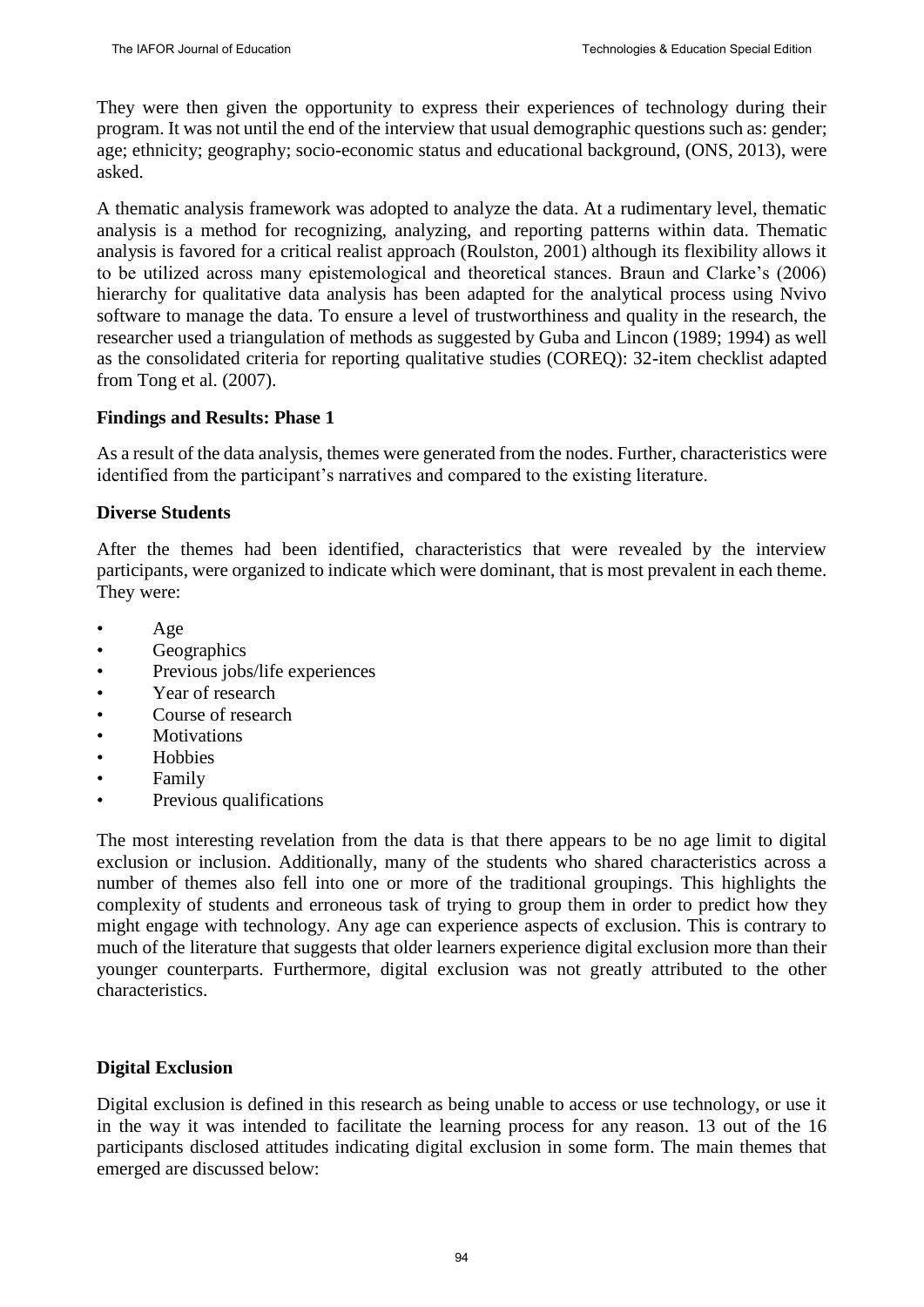# Table 2. Themes and sources

| Theme                      | Sources |
|----------------------------|---------|
| <b>Appropriate Content</b> |         |
| Compatibility              |         |
| Clarity                    |         |
| Peers                      |         |
| M-learning                 |         |
| <b>IT Support</b>          |         |
| Equipment                  |         |
| Navigation                 |         |
| Logging in                 |         |
| <b>Online Submission</b>   |         |

Note. Sources: number of participants expressing experiences of exclusion within the theme.

# **Appropriate Content**

The data revealed that the most significant area of exclusion for the sample is in perceived irrelevant or confusing content of course material. Feelings of frustration and stress can be experienced if online content is not clear. For example, one participant states,

*'…there was one unit that we started in our first year evidence to support guide practice. And it was just everyone hated it. There was no point in it and to be honest I don't think it should be part of the course. I don't see how it makes us better nurses. Replace it with something that is relevant.'*

Moreover, unclear face to face content can influence the frustration when students then work independently online. This mirrors a similar research by Beaudoin et al. (2009) who researched student's online experiences that affected satisfaction. As discussed in the literature review, Anderson and Haddad (2005) found that female students' perceptions of deeper learning were facilitated by online discussion. It could be the case that the students were not participating as planned or did not appreciate why they were being asked to complete this part of the course as they were.

# **Compatibility**

Another significant finding is the experiences of participants with compatibility. A common pattern of frustration was not being able to access information at home due to incompatibility issues. One participant stated that,

*'…I can't access everything I need to access, and umm last week apparently- I had tried to look at the formative test but I could only see the answers I could select, I couldn't actually see the questions, and I can't , can't rectify this. Apparently it's because my operating system is too old to support the technology used. So I found that quite frustrating.'*

This is a potentially significant problem for those students who are to research a blended learning program.

# **Clarity**

The data clearly shows that regardless of age, students need clear instructions and structure to online content for it to be effective. One participant voices this in the following way,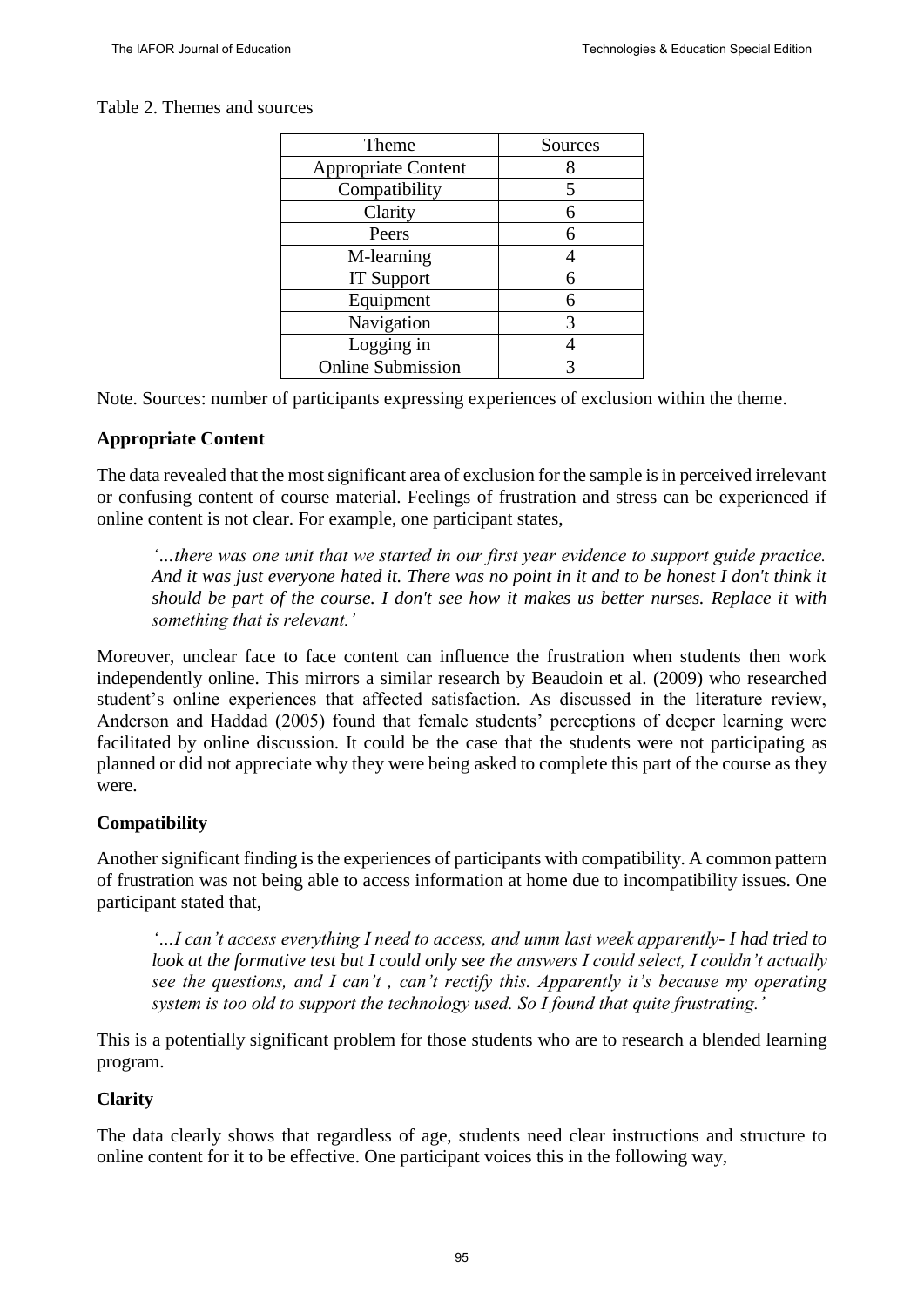*'…OK we're adults we need to do self-study but you need to give clear structure to me and I'll be able to follow it.'*

Feelings of frustration and stress can be experienced if online content is not clear. Moreover, unclear face to face content can influence the frustration when students then work independently online.

# **Peers**

Peers can contribute to digital exclusion by not participating appropriately in collaborative tasks. One participant stated,

*'…I suppose if you did have a number that didn't pull their weight as much, it would make it quite awkward.*'

This can lead to other students feeling awkward and possibly not completing the task to their best ability. Peers also contribute to the problems that are encountered on group Facebook pages, generating rumors and false information.

# **IT support**

The data reveals that IT support within the university is widely offered and utilized. There are a number of support networks in place within HSC that students seem to be unaware of. One participant stated,

*'… they {IT Services}need to change some aspect of the support they're giving to their students.'*

Phase 2 will pursue the reasons for this in more depth.

### **M-learning & Equipment**

M-learning is described as the use of handheld technology that relies on wireless and mobile phone networks, to aid teaching, learning and support, (m-learning.org). With this in mind, the BU app is very much part of the student's support network. However, some participants were unable to use it effectively, especially with iPhones and iPads. The app was installed on one participant's smartphone but was still unable to use it effectively. They stated that,

*' … the new I\_BU app crashes a lot sometimes.'*

### **Navigation and logging in**

Negotiating the Virtual Learning Environment (VLE) through a number of tabs and entering your student password and ID three or four times to access one form causes some frustration with the participants. One participant was vocal about navigational problems with the VLE system. They state that,

*'… The format of myBU umm, I know that's it customized, or you can customize it to some extent but it's just very messy, umm everything is under sub headings, and it makes it very difficult to access very simple information sometimes because you need to go through, you know, like several links to get to one thing. And I don't think that's very clear.'*

### **Online submission**

A number of forms and assessments now utilize the technology for submission. One participant said of her placement form,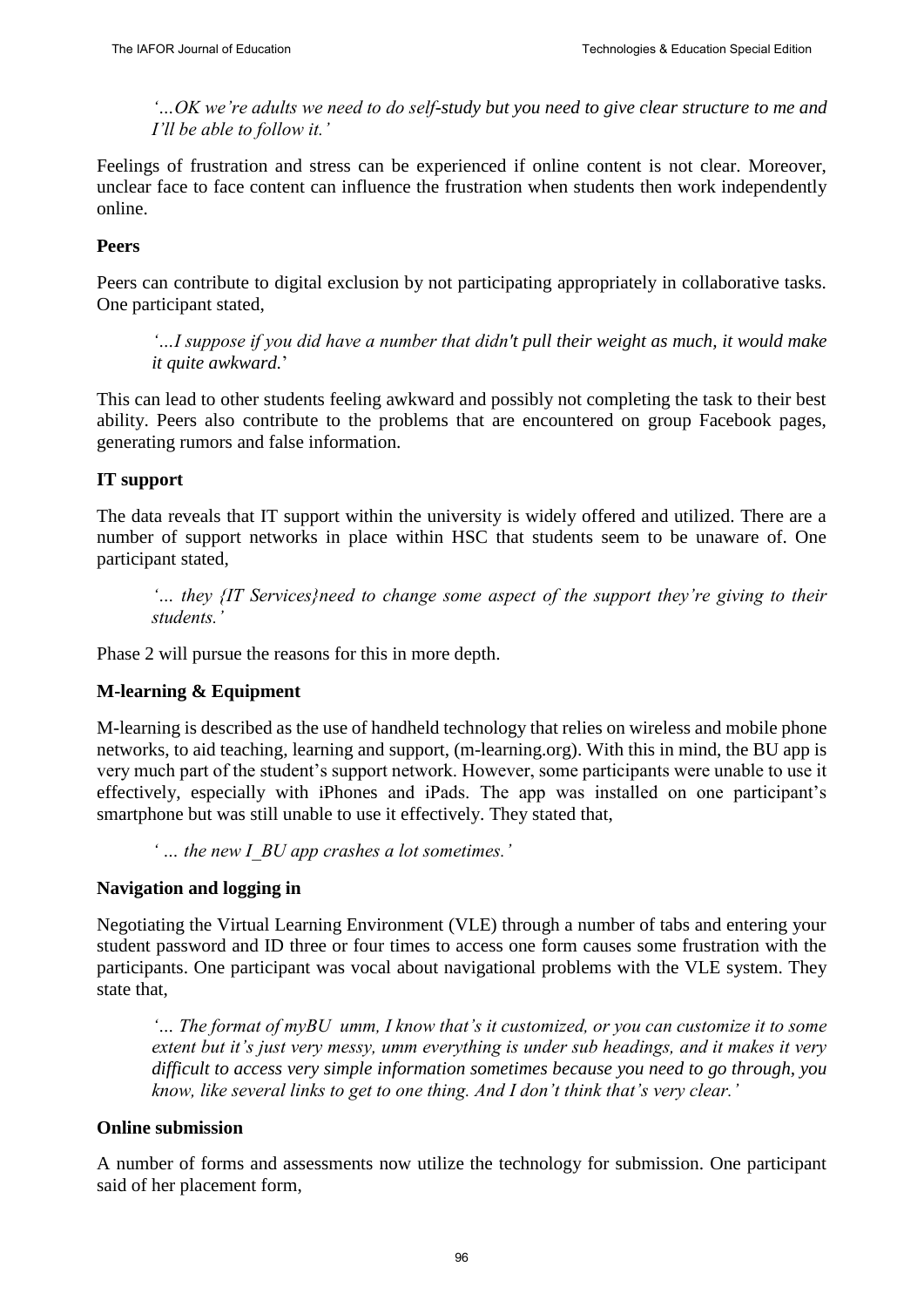*'… you have to fill out your evaluation to get your next bit of placement time, so once you fill out the form {POW}, it tells you where you are located next, so if the whole system crashes and you lose all of your answers, you lose your timetable for the next bit of your placement.'*

Others reveal that submitting essays online can be problematic if left until the last minute as others are also trying to submit and the system can crash. This is particularly concerning when a deadline has to be met.

#### **Summary**

The research presented here demonstrates that factors in the university structure of digital delivery were more likely to produce exclusion than characteristics of diverse students. This is evidenced by a wide variety of individuals from varying age groups reporting digital exclusion. The next section discusses Phase 2 of the research.

#### **Findings and Results: Phase 2**

Phase 2 addressed the points raised in Phase 1. A new sample was interviewed who completed the same unit as the sample in Phase 1. Ten participants were interviewed. The iterative process of data analysis produced some interesting results.

#### **Diverse Students**

Of the participants, 8 out of 10 reported that that there was an element of a 'Chinese whispers' effect that happens on the groups Facebook page. 5 of which went as far to say that this generated a sense of panic within the group. Looking at the characteristics of these 5 participants, there is no pattern as to which students experience this. Although most of the participants admitted to a 'Chinese whisper' phenomenon, this did not deter them from using the Facebook group as a support network, as what they gained from it was far more beneficial to them. The social circles within this sample that are created using social media play a part in constructing attitudes towards digital exclusion in as much as misinformed or incorrect posts lead to anxiety and concern. This did only seem to happen on social media sites as although rumors could spread verbally this did not seem to cause any panic as it was limited to the immediate social circle and not the whole Facebook group.

#### **Previous Experiences with Technology**

Phase 2 did not confirm that previous experiences influenced current perceptions of technology per se: it did however find that previous experiences of technology generated feelings of self-doubt towards using technology. 9 of the 10 participants voiced feelings of uncertainty with the technology to be used on the course and whether they had used it before. The older participants that had entered the course after a long period of employment perceived the technology to be different to that they had been using at work or at home and therefore unable or difficult to use. These feelings of self-doubt were experienced prior to the course starting but developed into something positive when the course started. Whereas the younger participants who shared similar views were not anxious about the technology until after the course had started and they knew which technologies they were to use. The older participants all agreed that it had not materialized in practice and that they were able to use the technology without any problems that related to their skills.

#### **Age as a Barrier to Learning**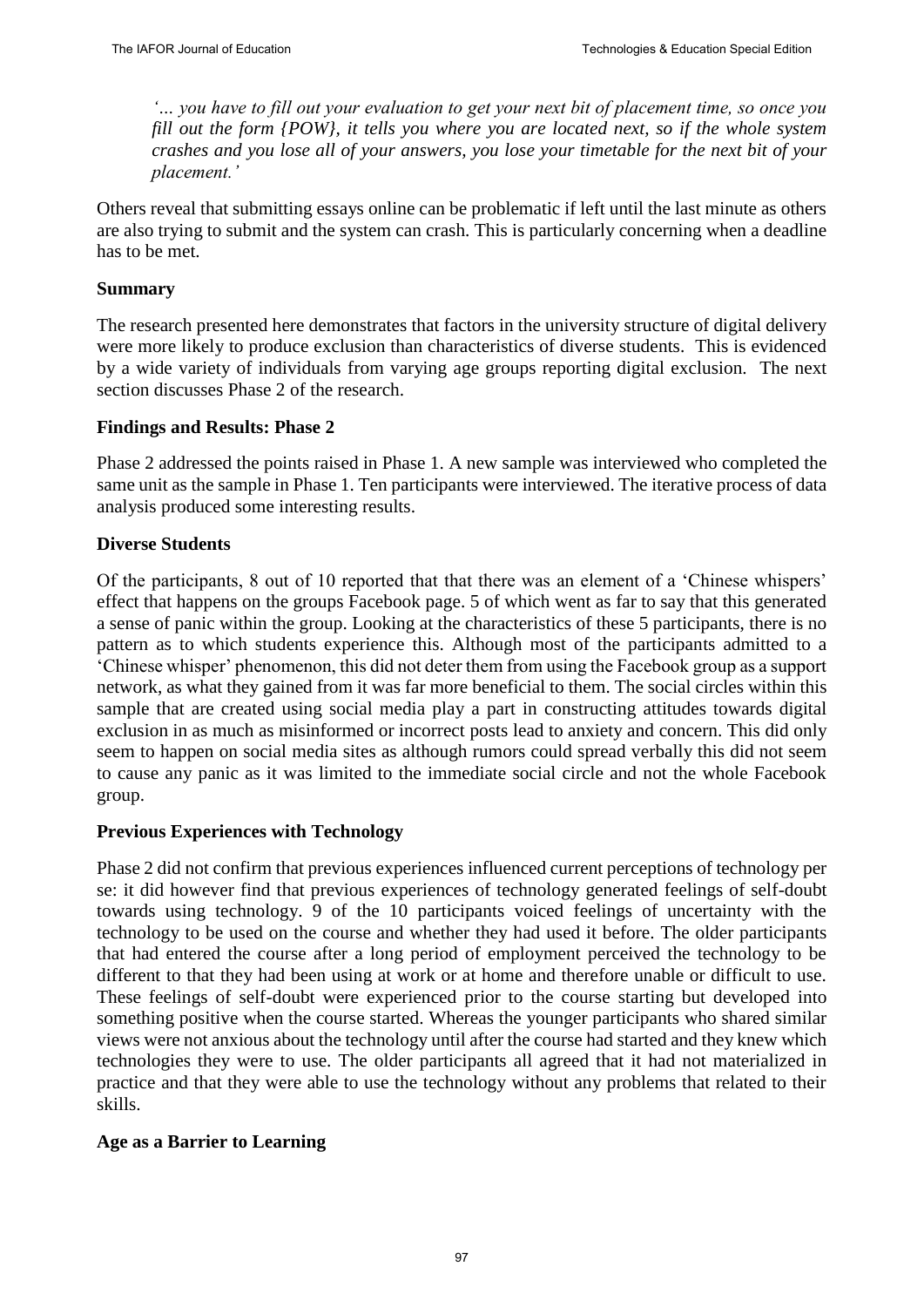Additionally, none of the older students shared any experiences of digital exclusion due to a lack of personal technological skills. Any experiences they had faced with new technologies, such as blogs, they had met with an opportunist and positive view which allowed them to pick up the new skills quickly. Phase 2 confirmed the findings from Phase 1 with regard to the digital native/immigrant debate. Phase 1 discovered that age played no part in digital exclusion. During Phase 2, this hypothesis was investigated further. Interestingly, the younger participants, considered by some to be digital natives, perceived the older participants, considered by some to be digital immigrants, as facing certain challenges with technology, yet none of the older participants interviewed shared this view. While the older students would admit that some technologies were new to them, they did not consider this to be a hurdle only an opportunity to learn something new. Furthermore, the older students perceived the younger students as having previous knowledge and experience of using new technologies, therefore an advantage. The younger students also perceived themselves as having an advantage with technology; however this did not translate into practice.

# **Digital Communication**

The younger students in this sample were limited in which technologies they used, being very capable of using social media for communication and informal learning but not as comfortable using social media for formal learning. Additionally, they were unconfident of finding information on the internet for research purposes and using the VLE. This runs parallel with the literature from the Technology Acceptance Model (TAM) (Teo, 2009) which emphasizes younger students' perceived ease of use with ubiquitous technology and using technology for consumption and not creation (Bennett et al., 2011). A hypothesis for this could be that as technology evolves and becomes more ubiquitous in education and everyday life, older learners, through experience have caught up with younger learners. So even though older learners who are 'digital immigrants' due to being born before technology was commonplace, are now as comfortable using technology as their younger counterparts. Perhaps a renaming for this younger group: 'digital communicators' would now be more appropriate than 'digital natives'.

### **Digital Exclusion**

Again, with the Phase 2 sample 'support' was a significant theme that emerged from the data. The support networks at the university that were commonly used by this sample were IT support and Library support. The group's Facebook page was an important source of support (academically and emotionally) and some participants relied on peers and lecturers for face to face support. 7 of the 10 participants were aware of being informed about support networks during their induction at the start of the course, however as the support was not needed then, they did not store the information. This raises an important point. Most universities will prepare a carefully organized induction for their new students in order to inform them of all the necessary information that they may need during their time there, yet it could be argued that most of that information is lost and only the information that is significant at that time is remembered. There is an argument here for universities and other institutions to stagger the induction process so that certain information is given later at a time when it might be more relevant.

### **Summary**

The research presented here goes some way to confirm that factors in the university structure of digital delivery were more likely to produce exclusion than characteristics of diverse students. However, this phase also found links between age and digital exclusion. Younger students were more likely to experience challenges using unfamiliar technology, especially for formal learning purposes. Whereas older students faced with unfamiliar technology considered it as a positive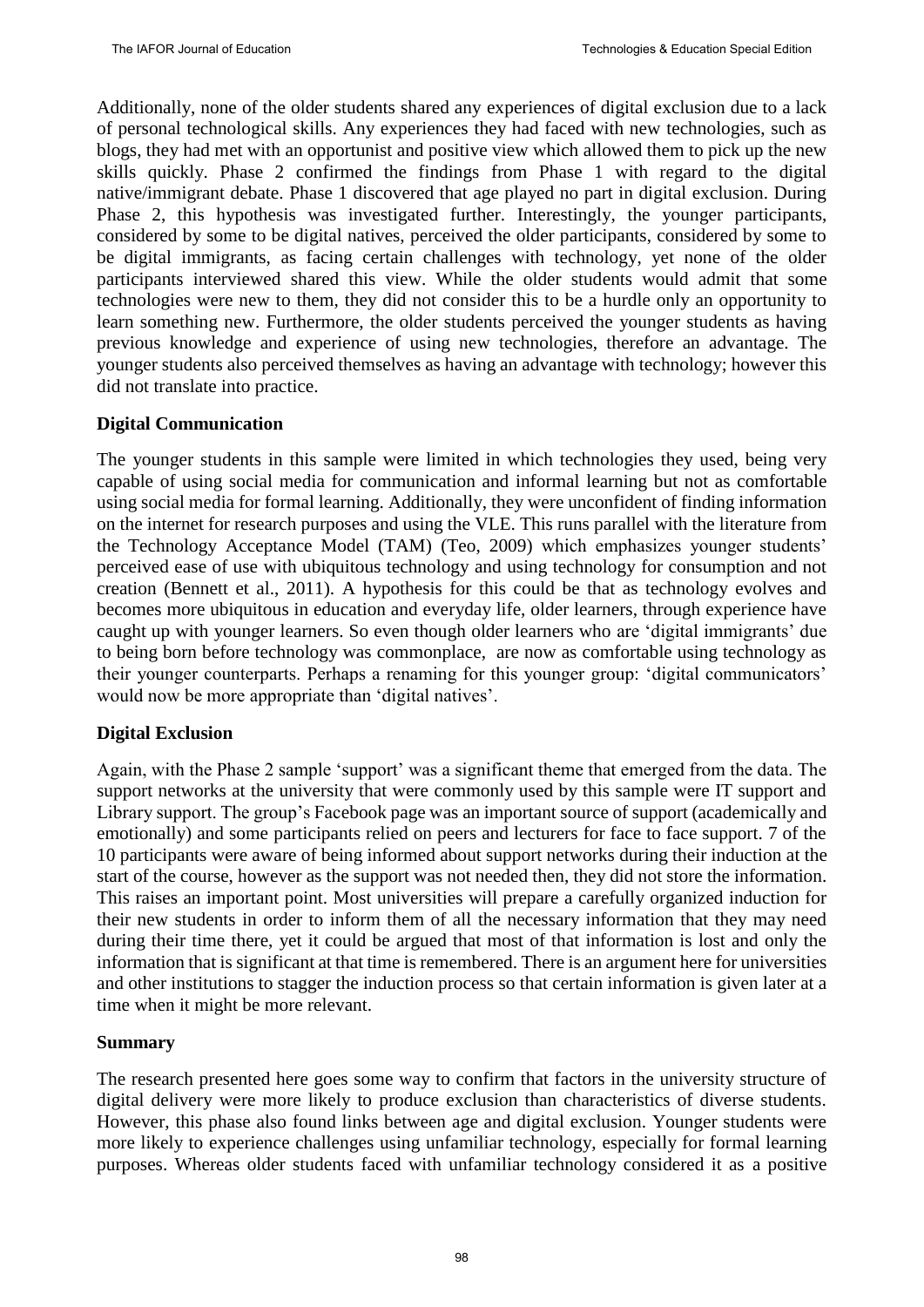learning experience. This is evidenced by a variety of individuals from differing age groups reporting digital exclusion.

Table 3. A summary of the results from Phase 2

| Participants report experiences of | Characteristics of                           |
|------------------------------------|----------------------------------------------|
| digital exclusion in the form of;  | participants;                                |
| Support                            | Previous Jobs                                |
| Self-doubt and perceptions of      | Age                                          |
| technology                         | <b>Year of Research</b>                      |
| Learning                           | Children                                     |
| Perceptions of influence of own    | <b>Motivations</b><br>Family<br>Geographic's |
| age and perceptions of influence   |                                              |
| of others' age                     |                                              |
| Self confidence                    |                                              |
| Convenience of learning and m-     |                                              |
| learning                           |                                              |
| Collective opinions                |                                              |
| Beginning of the course            |                                              |
| Frustrations with the VLE          |                                              |
| Social Media                       |                                              |
| Interactivity                      |                                              |

### **Preliminary Discussion-Diverse Students**

This research suggests that there is no typical attribute that is more closely associated with digital exclusion or inclusion than any other. Most of the participants that took part in the research experienced exclusion of some form or other during the unit studied. Significantly, links between age and digital exclusion were not as expected. Younger students were more likely to experience challenges using unfamiliar technology, especially for formal learning purposes. Whereas older students faced with unfamiliar technology considered it as a positive learning experience. Younger students use social media to communicate and learn informally with friends and peers but are less willing to use social media for formal learning. This sentiment was not shared by the older participants who valued the opportunity to use social media for both informal and formal learning purposes.

In line with a critical realist approach, the participants shared their own perceptions of digital exclusion, which were unique to them, whilst recognizing that certain factors, such as organizational factors, were potentially the same for everyone on their program.

### **Preliminary Discussion-Digital Exclusion**

Most of the participants felt exclusion in the form of the content being used to facilitate the unit and not their own technological skills. It could be argued that technological advances within IT are so ubiquitous and widespread in our homes, learning to cope with technology is becoming a lifestyle. Many of the perceptions of the participants were similar. Even in the cases of misguided information about support networks for example. If you consider Salmon's five stage e-moderating model (2004) to communicating online, a prerequisite of achieving Stage 1 is that the learners know how and where to access help and support. It would seem that as students talk with each other, it may be the case that a miscommunication of information or a 'Chinese whisper' scenario can develop amongst cohorts. Additionally, this can be fuelled by the student's Facebook group.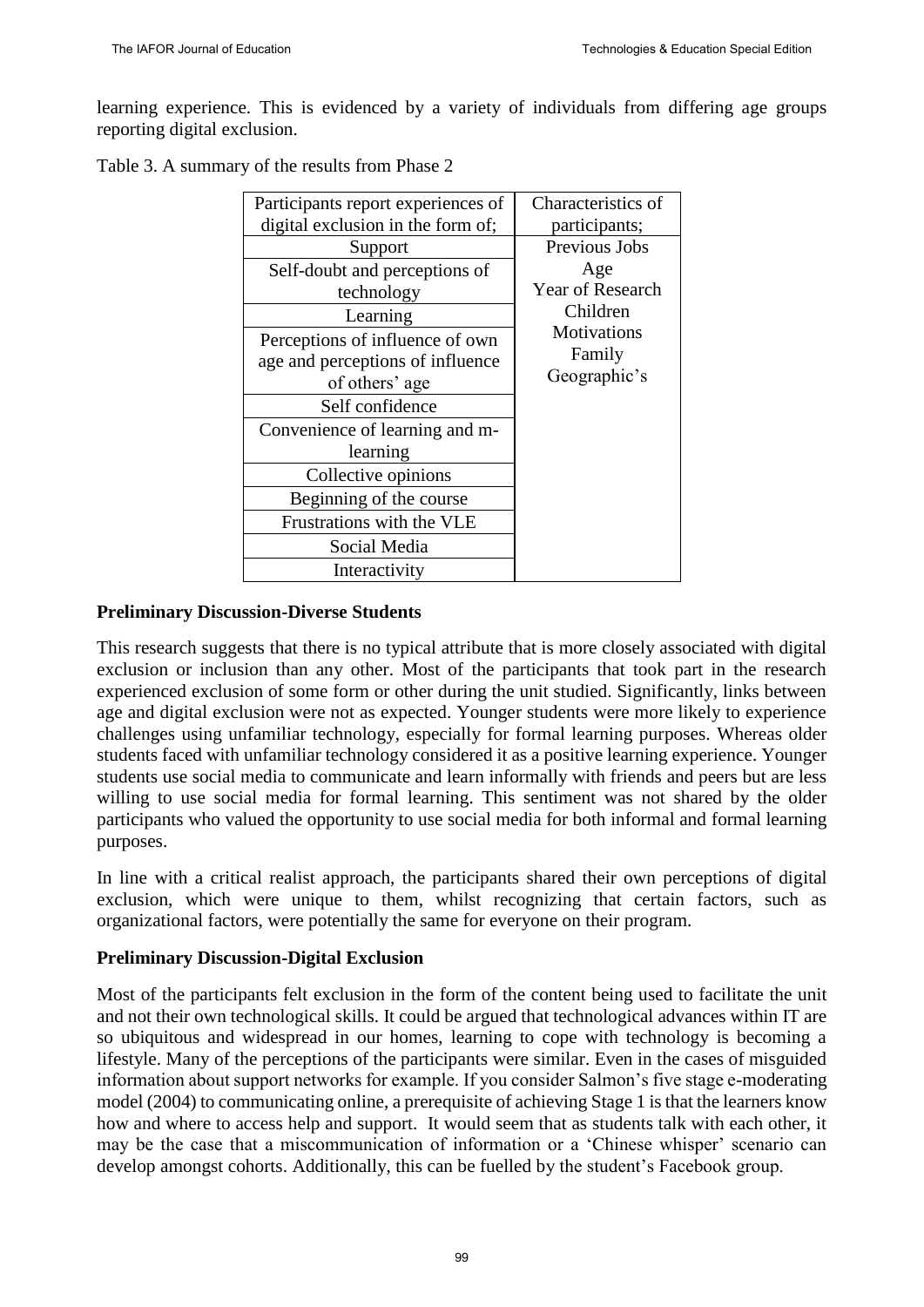The timing of when information is given was found to be important. Information given during the induction process at the start of a program of study can be futile, as students in this research want to be given the information at relevant times, for example immediately before they will need to use that information. This suggests that a staggered induction process could be beneficial, giving out information throughout the program of study.

# **Limitations**

As this research utilizes interview data collection techniques and is grounded in critical realism beliefs, it is subjective and based on personal interpretations of the researcher. The findings are limited to one unit of a course being studied within one school at Bournemouth University. The unit is delivered with a blended learning model but it is recognized by the researcher that other courses/units may have a different blend of methods. It is also recognized that the samples in both phases were fairly small, although saturation had been reached.

# **Future Directions**

The obligation by HEI to provide competitive TEL offers, results in an abundance of studies and reports into pedagogical must haves for successful designs however, further investigation is needed into whether this is being translated into practice. For example, the disparity between what a student needs to do to be a successful e-learner, what the student actually does and whether they understand why they are doing it. This confirms the need for e-learning strategies to address the new factors determining the divide. The future direction of this research is to implement Phase 3 to evaluate the trustworthiness of the data analysis in Phases 1 and 2. The final Phase 4 will be the creation of a conceptual framework for effective learning approaches and of factors that influence digital inclusion and exclusion.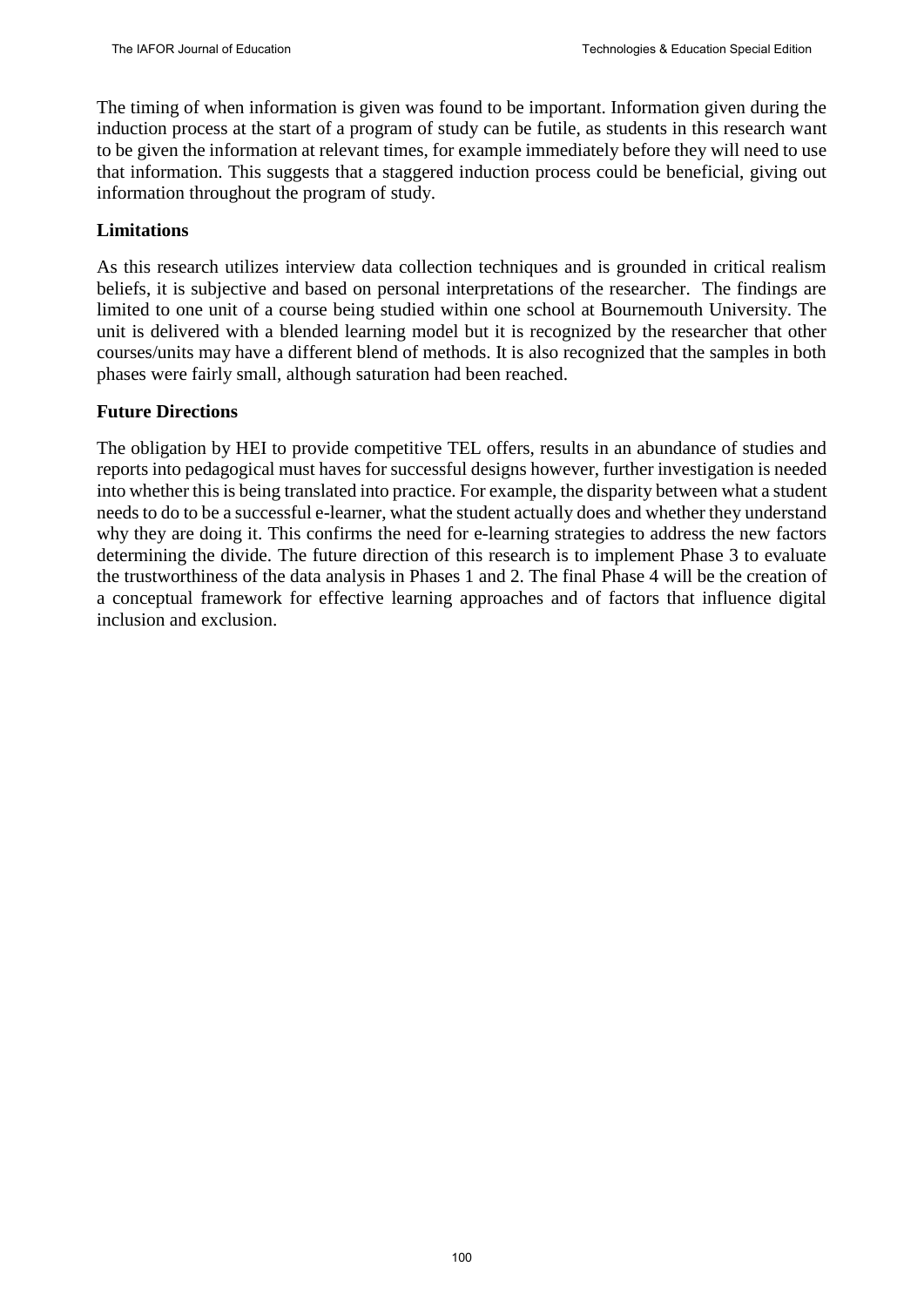# **References**

- Ala-Mutka, K. (2009). Review of Learning in ICT-enabled Networks and Communities. *Institute for Prospective Technological Studies*, 24061.
- Anderson, D., & Haddad, C. (2005). Gender, Voice, and Learning in Online Course Environments. *Journal of Asynchronous Learning Networks (JALN)*, 9(1).
- Beaudoin, M., Kurtz, G., & Eden, S. (2009). Experiences and Opinions of E-learners: What Works, What are the Challenges, and What Competencies Ensure Successful Online Learning. *Interdisciplinary Journal of E-Learning and Learning Objects.* 5. IJELLO special series of Chais Conference 2009 best papers.
- Beetham, H. (2004). Review for JISC pedagogy Programme, Developing e-Learning Models for the JISC Tutor Communities, Version 2.1. Retrieved July 20, 2015, from [http://www.jisc.ac.uk/elearning\\_pedagogy.html.](http://www.jisc.ac.uk/elearning_pedagogy.html)
- Bennett, S., & Marsh, D. (2003). Widening Participation and e-Learning: Meeting the Challenge within a Foundation Degree. *Journal of Widening Participation and Lifelong Learning, 5*(3).
- Bennett, S., Maton, K., & Carrington, L. (2011). Understanding the complexity of technology acceptance by higher education students. In T. Teo (Eds.), *Technology acceptance in education: Research and issues,* 63-77. Rotterdam, Netherlands: Sense
- BIS (2011). *Higher Education: Students at the Heart of the System*. London: Department for Business, Innovation and Skills. Retrieved July 20, 2015, from [http://www.bis.gov.uk//assets/biscore/higher-education/docs/h/11-944-higher-education](http://www.bis.gov.uk/assets/biscore/higher-education/docs/h/11-944-higher-education-students-at-heart-of-system.pdf)[students-at-heart-of-system.pdf.](http://www.bis.gov.uk/assets/biscore/higher-education/docs/h/11-944-higher-education-students-at-heart-of-system.pdf)
- Boonaert, T., & Vettenburg, N. (2011). Young people's internet use: divided or diversified? *Childhood, 18*(1), 54-66.
- Boyette, M. (2008). An investigation of the online learning environment in higher education through the observations and perceptions of students of color (Doctoral dissertation). Retrieved July 20, 2015, from [http://scholarcommons.usf.edu/cgi/viewcontent.cgi?article=1146&context=etd.](http://scholarcommons.usf.edu/cgi/viewcontent.cgi?article=1146&context=etd)
- Braun, V., & Clarke, V. (2006). Using thematic analysis in psychology. *Qualitative Research in Psychology*, *3*(2), 77-101. ISSN 1478-0887.
- Chen, W., & Wellman, B. (2004). The global digital divide within and between countries. *IT & society, 1*(7), 39-45.
- Chin, K., Chang, V., & Bauer, C. (1999). The impact of cultural differences on web-based learning. *Paper presented at the CAL'99 Conference*. London, UK.
- Coffield, F., Moseley, D., Hall, E., & Ecclestone, K. (2004). Should we be using learning styles: what research has to say to practice. *Learning and Skills Research Centre*. London.
- Conole G. (2008). The role of mediating artefacts in learning design. *Handbook of research on learning design and learning objects: Issues, applications and technologies*, 108-208. Information Science Reference.
- Conole, G., Culver, J., Williams, P., Cross, S., Clark, P., & Brasher, A. (2009). Cloudworks: Social networking for learning design. *Australasian Journal of Educational Technology*, *25*(5), 763- 782.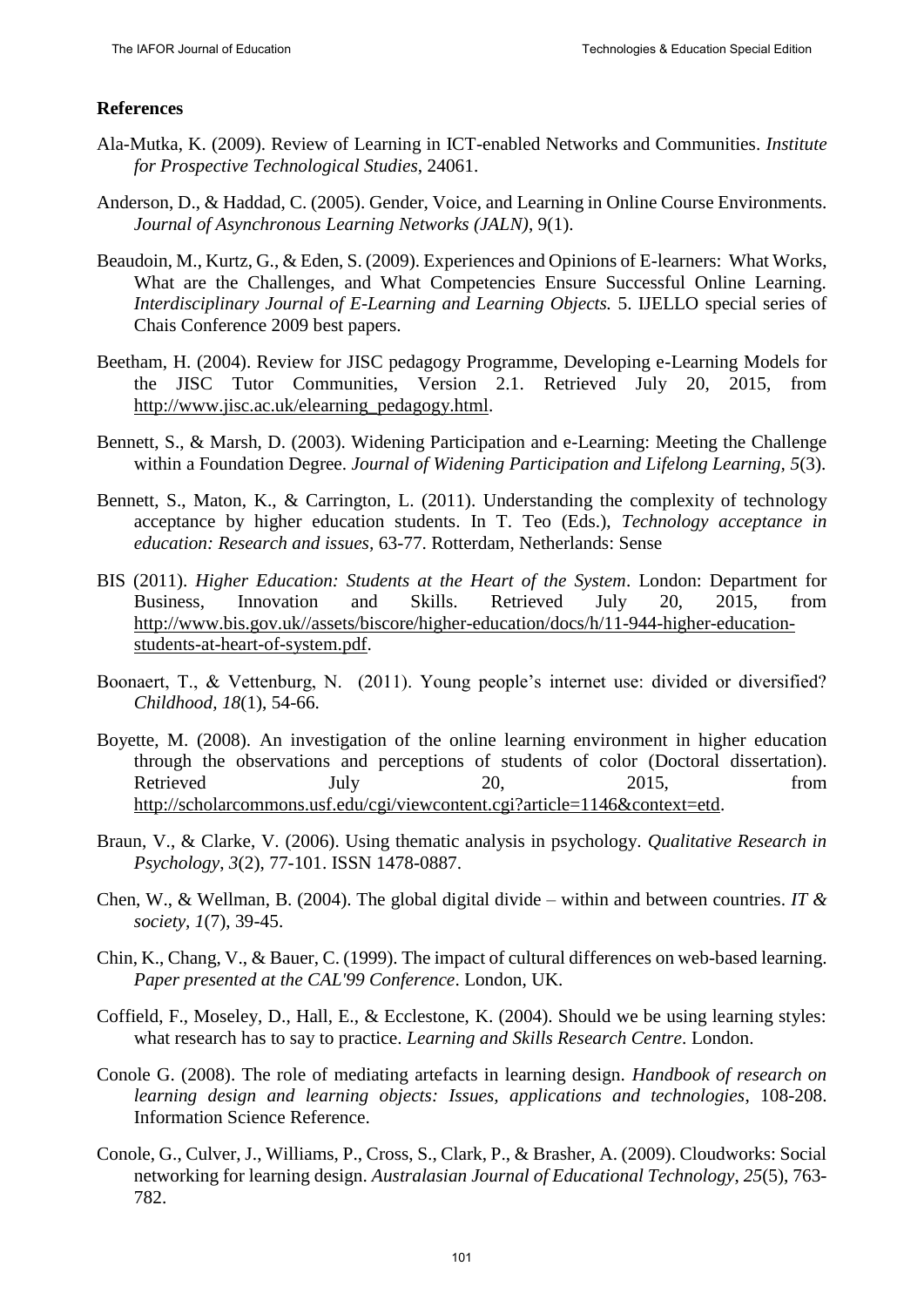- Conole, G. (2010). Review of pedagogical models and their use in e-learning. Retrieved July 20, 2015, from [http://cloudworks.ac.uk/cloud/view/2982.](http://cloudworks.ac.uk/cloud/view/2982)
- Conole, G. Thorpe, M., & Edmunds, R. (2009). Learners' experiences of blended learning environments in a practice-based context. Retrieved July 20, 2015, from [http://webarchive.nationalarchives.gov.uk/20140702233839/http://www.jisc.ac.uk/whatwed](http://webarchive.nationalarchives.gov.uk/20140702233839/http:/www.jisc.ac.uk/whatwedo/programmes/elearningpedagogy/pblxp.aspx) [o/programmes/elearningpedagogy/pblxp.aspx.](http://webarchive.nationalarchives.gov.uk/20140702233839/http:/www.jisc.ac.uk/whatwedo/programmes/elearningpedagogy/pblxp.aspx)
- Creanor, l. Trinder, K. Gowan, D., & Howells, C. (2006). *LEX The Learner Experience of Elearning.* JISC Final Report*.* Retrieved July 20, 2015, from [http://www.jisc.ac.uk/uploaded\\_documents/LEX%20Final%20Report\\_August06.pdf.](http://www.jisc.ac.uk/uploaded_documents/LEX%20Final%20Report_August06.pdf)
- Creswell, J., & Plano Clark, V. (2007). Designing and conducting mixed methods research. Thousand Oaks*.* CA: Sage.
- Dabbagh, N., & Kitsantas, A. (2011). Personal Learning Environments, social media, and selfregulated learning: A natural formula for connecting formal and informal learning. *Internet and Higher Education*. Retrieved July 20, 2015, from doi:10.1016/j.iheduc.2011.06.002.
- Dabbagh, N., & Reo, R. (2011). Impact of Web 2.0 on higher education. In D. W. Surry, T. Stefurak, & R. Gray (Eds.). *Technology integration in higher education: Social and organizational aspects,* 174–187. Hershey, PA: IGI Global.
- Department for Business Innovation and Skills (2012). *Widening Participation in Education.* Retrieved July 20, 2015, from [https://www.gov.uk/government/policies/widening](https://www.gov.uk/government/policies/widening-participation-in-higher-education--4)[participation-in-higher-education--4.](https://www.gov.uk/government/policies/widening-participation-in-higher-education--4)
- Draffan, E., & Rainger, P. (2013). In Seale (2013). Approaches to Developing Accessible Learning Experiences. *Conceptualising Best Practice*. Routledge.
- Dyke, M., Conole, G., Ravenscroft, A., & De Freitas, S. (2006). Learning theories and technologies. In, Conole, Grainne and Oliver, Martin (eds.) Contemporary Perspectives in E-learning Research: themes, methods and impact on practice. Abingdon, GB, New York, USA, Routledge.
- EDUCAUSE Learning Initiative (ELI) (2007). The seven things you should know about. Retrieved July 20, 2015, from [http://www.educause.edu/library/resources/7-things-you-should-know](http://www.educause.edu/library/resources/7-things-you-should-know-about-citizen-journalism)[about-citizen-journalism.](http://www.educause.edu/library/resources/7-things-you-should-know-about-citizen-journalism)
- Eynon, R. (2009). Mapping the digital divide in Britain: implications for learning and education. *Learning, media and technology*, 34, 277-290.
- Falconer, I., & Conole, G. (2006). *LADIE gap analysis*. Report for the JISC-funded LADIE project. Retrieved July 20, 2015, from [http://www.elframework.org/refmodels/ladie/guides/.](http://www.elframework.org/refmodels/ladie/guides/)
- Frazer, E., & Lacey, N. (1993). The Politics of Community: a Feminist Critique of the Liberal Communitarian Debate. Harvester Wheatsheaf. Hemel Hempstead
- Garrison, D., & Vaughan, N. (2008). Blended learning in higher education: Framework, principles, and guidelines. John Wiley & Sons*.* NY.
- González-Gómez, F., Guardiola, J., Rodriguez, O., & Alonso, M. (2012). Gender differences in elearning satisfaction. *Computers & Education, 58*(1), 283-290. Retrieved July 20, 2015, from [doi:10.1016/j.compedu.2011.08.017.](http://dx.doi.org/10.1016/j.compedu.2011.08.017)
- Guba, E., & Lincoln, Y. (1989). Fourth generation evaluation. Newbury Park*.* CA. Sage.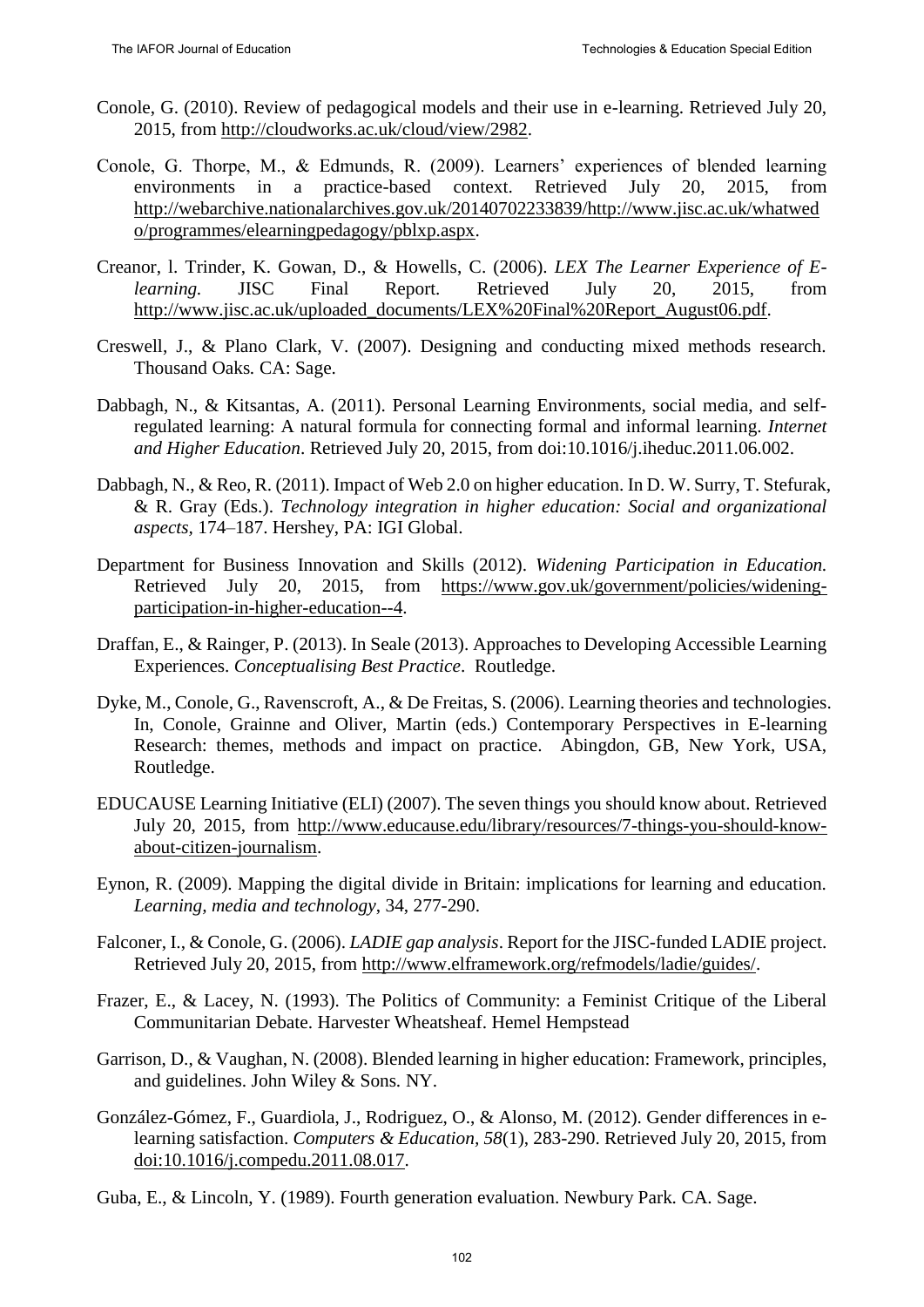- Guba, E., & Lincoln, Y. (1994). Competing paradigms in qualitative research. In Denzin, N. and Lincoln, Y. (Eds.). *Handbook of qualitative research,* 105-117. Thousand Oaks, CA. Sage.
- Haggis, T. (2006). Pedagogies for diversity: retaining critical challenge amidst fears of 'dumbing down'. *Studies in Higher Education,* 31(5), 521-535.
- Heemskerk, I., Brink, A., Volmanw, M., & Ten Dam, G. (2005). Inclusiveness and ICT in education: a focus on gender, ethnicity and social class. *Journal of Computer Assisted Learning, 21*, 1–16.
- Helsper, E., & Godoy-Etcheverry, S. (2011). The long tail of digital exclusion: The social context of digital (dis)engagement in Chile and the UK. In The linked world: How information and communication technology is transforming societies, cultures, and economies. Washington, MA. Conference Board Press.
- Holzinger, A., Nischelwitzer, A., & Meisenberger, M. (2005). Mobile phones as a challenge for mlearning: Examples for mobile interactive learning objects (milos). *Third IEEE International Conference on Pervasive Computing & Communications Workshops*, 307-311.
- Hutchings, M. (2002). Enhancing learning with computer mediated communication: teacher intentions and student conceptions of online learning. In Rust, C. (ed.) Improving Student Learning Using Learning Technologies*.* Oxford Centre for Staff Development, 99-111.
- Institute of Education (2013). Retrieved July 20, 2015, from [http://www.ioe.ac.uk/newsEvents/85353.html.](http://www.ioe.ac.uk/newsEvents/85353.html)
- JISC's E-learning Programme (2012). Retrieved July 20, 2015, from [http://www.jisc.ac.uk/whatwedo/programmes/elearningpedagogy.aspx.](http://www.jisc.ac.uk/whatwedo/programmes/elearningpedagogy.aspx)
- Johnson, R. (2011). Gender differences in e-learning: Communication, social presence, and learning outcomes. *Journal of Organizational and End User Computing, 23*(1), 79-94. Retrieved July 20, 2015, from [doi:10.4018/joeuc.2011010105.](http://dx.doi.org/10.4018/joeuc.2011010105)
- Kay, R. (2008). Exploring gender differences in computer-related behaviour: Past, present and future. In T. T. Kidd & I. Chen (Eds.), Social information technology: *Connecting society and cultural issues.* 12-30. Hershey, PA. Information Science Reference. Retrieved July 20, 2015, from [doi:10.4018/978-1-59904-774-4.ch002.](http://dx.doi.org/10.4018/978-1-59904-774-4.ch002)
- Kennedy, G., Judd, T., & Dalgarno, B. (2010). Beyond natives and immigrants: Exploring types of net generation students. *Journal of Computer Assisted Learning*, *26*(5).

Knowles, M., Holton III, E., & Swanson, R. (2012). The adult learner. Routledge.

- Koivusilta, L., Lintonen, T., & Rimpelä, A. (2007). Orientations in adolescent use of information and communication technology: a digital divide by sociodemographic background, educational career, and health. *Scandinavian journal of public health*, 35(1), 95-103.
- Kukulska-Hulme, A., & Shield, L. (2008). An Overview of Mobile Assisted Language Learning: from content delivery to supported collaboration and interaction. *ReCALL, 20*(3)*,* 249-252. Retrieved July 20, 2015, from [http://dx.doi.org/10.1017/S095834400800013X.](http://dx.doi.org/10.1017/S095834400800013X)
- Kvale, S. (2008). Doing interviews. Thousand Oaks, CA: Sage.
- Launer, R. (2010). Five assumptions on blended learning: What is important to make blended learning a successful concept? In Tsang, P., Cheung, S., Lee, V. and Huang, R. (Eds.). *Lecture Notes in Computer Science*, 6248, 9-15. Berlin. Springer.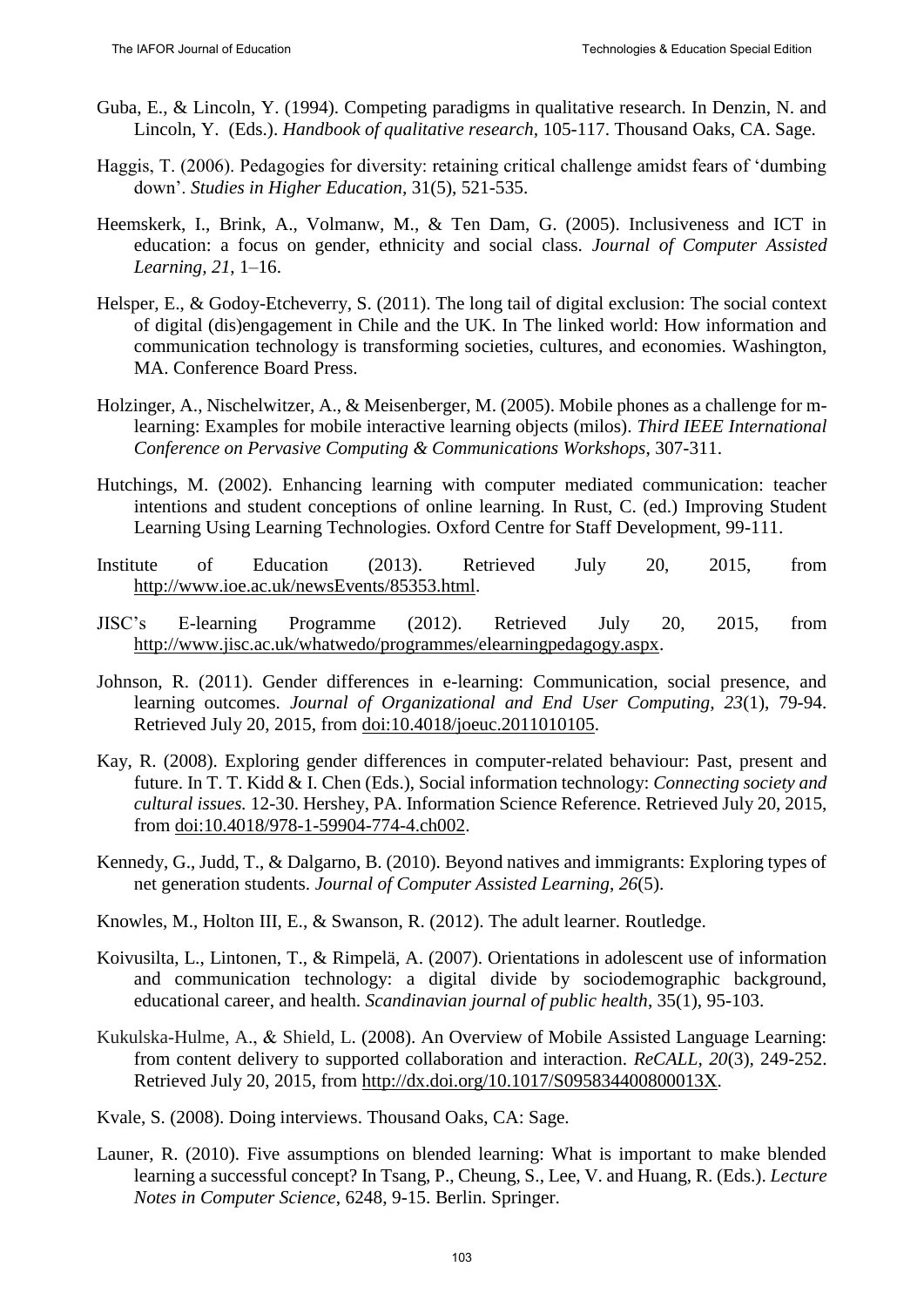- Laurillard, D. (2002). Rethinking University Teaching: a conversational framework for the effective use of learning technologies (2nd Edition). London, UK: Routledge Falmer
- Lichy, J. (2011). Internet use behaviour in France and Britain: exploring socio-spatial disparity among adolescents. *International Journal of Consumer Studies*, *35*, 470-475.
- Liu, S., Gomez, J., & Yen, C. (2009). Community college online course retention and final grade: Predictability of social presence. *Journal of Interactive Online Learning*, *8*(2), 165-182.
- Longley, P., Ashby, D., Webber, R., & Li, C. (2006). Geodemographic classifications, the digital divide and understanding customer take-up of new technologies. *BT Technology Journal, 24*(3), 67-74.
- Longley, P., & Singleton, A. (2008). Social Deprivation and Digital Exclusion in England. *Urban Studies, 46*(7).
- Mason, R. (1998). Models of online courses. *ALN Magazine*, *2*(2).
- Mayes, T., & De Freitas, S. (2004). *Review of e-learning theories, frameworks and models*. JISC e-learning models desk research, 1.
- McKenzie, J. (2007). Digital nativism, digital delusions, and digital deprivation. From Now On. *The educational Technology Journal, 17*(2), Retrieved July 20, 2015, from [http://www.fno.org/nov07/nativism.html.](http://www.fno.org/nov07/nativism.html)
- McNaught, C., & Vogel, D. (2004). The converging streams of globalisation and eLearning. Stretching the comfort zone. In R. Atkinson, C. McBeath, D. Jonas-Dwyer and R. Phillips (Eds). *Beyond the comfort zone: Proceedings of the 21st ASCILITE Conference*, 637-646. Perth, 5-8 December.
- Means, B., Toyama, R., Murphy, Y. Bakia, M., & Jones, K. (2009). Evaluation of evidence-based practices in online learning: A meta-analysis and review of online learning studies. Washington, D. C: U.S. Department of Education.
- Miller, K., & Tsang, E. (2011). Testing management theories: critical realist philosophy and research methods. *Strategic Management Journal, 32*, 139–158.
- m-Learning (2014). Mobile learning is for everyone. Retrieved July 20, 2015, from [http://www.m](http://www.m-learning.org/)[learning.org/.](http://www.m-learning.org/)
- Muilenburg, L., & Berge, Z. (2005). Student barriers to online learning: A factor analytic research. *Distance Education*, *26*(1), 29-48.
- Munro-Smith, N. (2002). A tale of two cities: Computer mediated teaching and learning in Melbourne and Singapore. In A. Williamson, C. Gunn, A. Young, & T. Clear (Eds.), Winds of change in the sea of learning: Charting the course of digital education. *Proceedings of the 19th ASCILITE Conference.* Auckland, New Zealand: UNITEC. Retrieved July 20, 2015, from [http://www.ascilite.org.au/conferences/auckland02/proceedings/papers/105.pdf.](http://www.ascilite.org.au/conferences/auckland02/proceedings/papers/105.pdf)
- O'Driscoll, M., Allan, H., Simpson, V., & Sequeira, L. A. (2010). *How can the University use elearning to improve the learning experience of non-traditional students*? Internal report, University of Surrey's Widening Access Fund.
- Ofcom (2012). *Children and parents: media use and attitudes report.* Research document. Retrieved July 20, 2015, from [http://stakeholders.ofcom.org.uk/binaries/research/media](http://stakeholders.ofcom.org.uk/binaries/research/media-literacy/oct2012/main.pdf)[literacy/oct2012/main.pdf.](http://stakeholders.ofcom.org.uk/binaries/research/media-literacy/oct2012/main.pdf)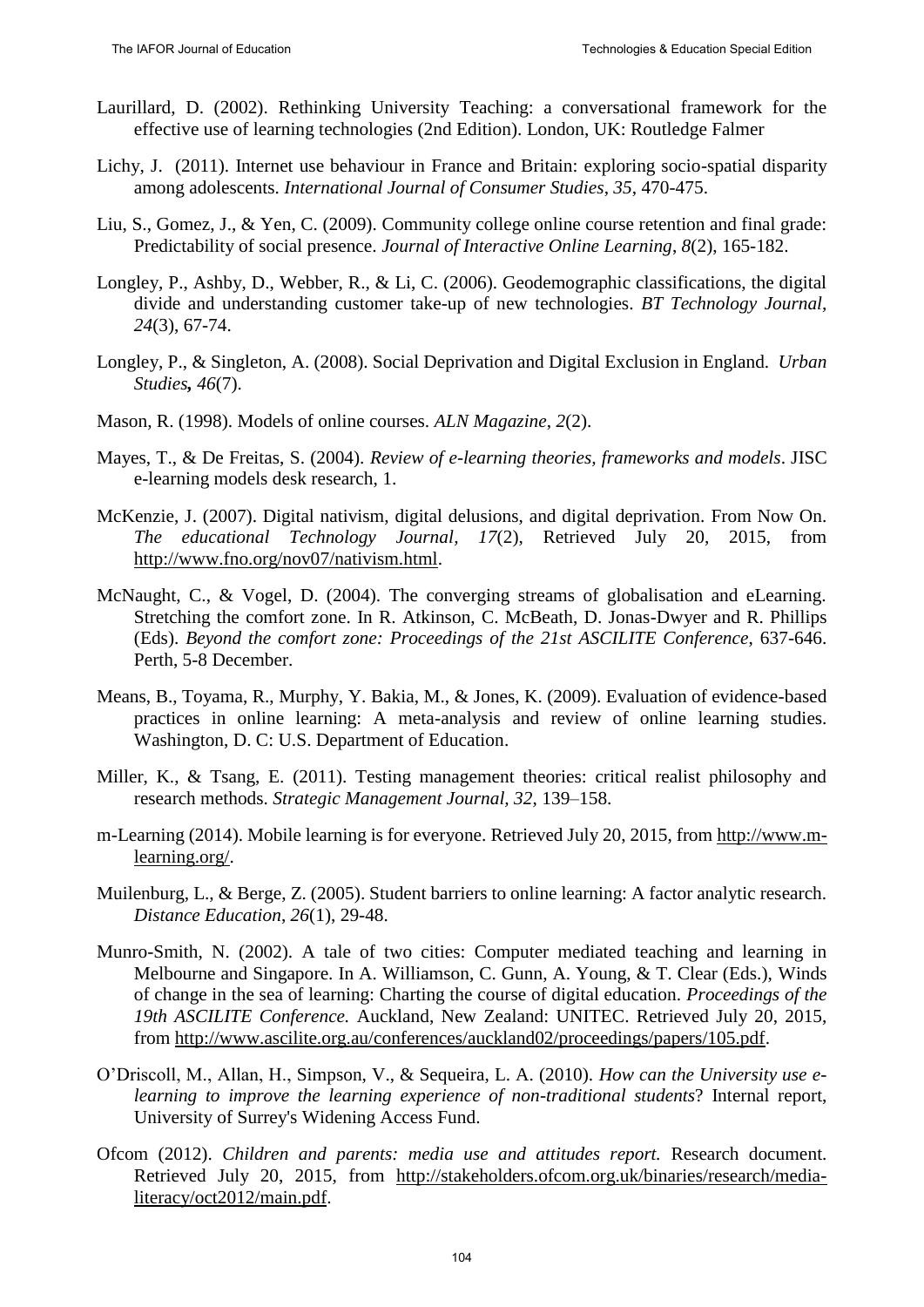- Oliver, M., & Trigwell, K. (2005). Can ''Blended Learning'' be redeemed?. *E-learning, 2*(1), 7– 26.
- ONS (2013). Office for National Statistics. *Young People Not in Education, Employment or Training (NEET)*. Retrieved July 20, 2015, from [http://www.ons.gov.uk/ons/index.html.](http://www.ons.gov.uk/ons/index.html)
- Pachler, N., Ranieri, M., Manca, S., & Cook, J. (2012). Editorial: Social networking and mobile learning. *British Journal of Educational Technology*, *43*(5), 707-710.
- Picciano, A., Dziuban, C., & Graham, C. (Eds.) (2014). Research Perspectives in Blended Learning. *Research Perspectives*, *2*. Routledge.
- Prensky, M. (2009). H. Sapiens digital: From digital immigrants and digital natives to digital wisdom. *Innovate: Journal of Online Education*, *5*(3).
- Roulston, K. (2001). Data analysis and 'theorizing as ideology'. *Qualitative Research*, *1*(3), 279- 30.
- Salmon, G. (2003). E-moderating (2nd edn) London, Routledge Falmer.
- Salmon, G. (2004). E-moderating-The Key to Teaching and Learning Online. Second edition. Routledge Falmer, UK.
- So, H., & Brush, T. (2008). Student perceptions of collaborative learning, social presence and satisfaction in a blended learning environment: relationships and critical factors. *Computers & Education*, *51*(1), 318–336.
- Social Media Today (2014). UK Social Media Statistics for 2014. Retrieved July 20, 2015, from [http://www.socialmediatoday.com/content/uk-social-media-statistics-2014.](http://www.socialmediatoday.com/content/uk-social-media-statistics-2014)
- Taylor, E. (1870). Researches into Early History of Mankind and the Development of Civilization. Bradbury, Evans and Co., London.
- Taylor, J., & House, B. (2010). Motivations, identity and concerns in widening participation students at different stages of the student life-cycle. *Psychology Teaching Review*, *16*, 46-57.
- Teo, T. (2009). Modelling technology acceptance in education: A research of pre-service teachers. *Computers & Education, 52*(2), 302-312. Retrieved July 20, 2015, from [http://dx.doi.org/10.1016/j.compedu.2008.08.006.](http://dx.doi.org/10.1016/j.compedu.2008.08.006)
- Tong, A., Sainsbury, P., & Craig, J. (2007). Consolidated criteria for reporting qualitative research (COREQ): a 32-item checklist for interviews and focus group. *International Journal for Quality in Health Care*, *19*(6), 349–357.
- UCAS (2013). Student Finance. Retrieved July 20, 2015, from [http://www.ucas.ac.uk/students/studentfinance/.](http://www.ucas.ac.uk/students/studentfinance/)
- Universities UK (2012). Patterns and Trends in UK Higher Education. *Higher Education: Analysing a Decade of Change*. Retrieved July 20, 2015, from [http://www.universitiesuk.ac.uk/highereducation/Pages/PatternsAndTrendsinUKHigherEduc](http://www.universitiesuk.ac.uk/highereducation/Pages/PatternsAndTrendsinUKHigherEducation2012.aspx#.Uup-aRuPPmQ) [ation2012.aspx#.Uup-aRuPPmQ.](http://www.universitiesuk.ac.uk/highereducation/Pages/PatternsAndTrendsinUKHigherEducation2012.aspx#.Uup-aRuPPmQ)
- Wehrwein, E., Lujan, H., & DiCarlo, S. (2006). Gender differences in learning style preferences among undergraduate physiology students. doi: 10.1152/advan.00060.2006 *Adv Physiol Educ*, *31*(2), 153-157.